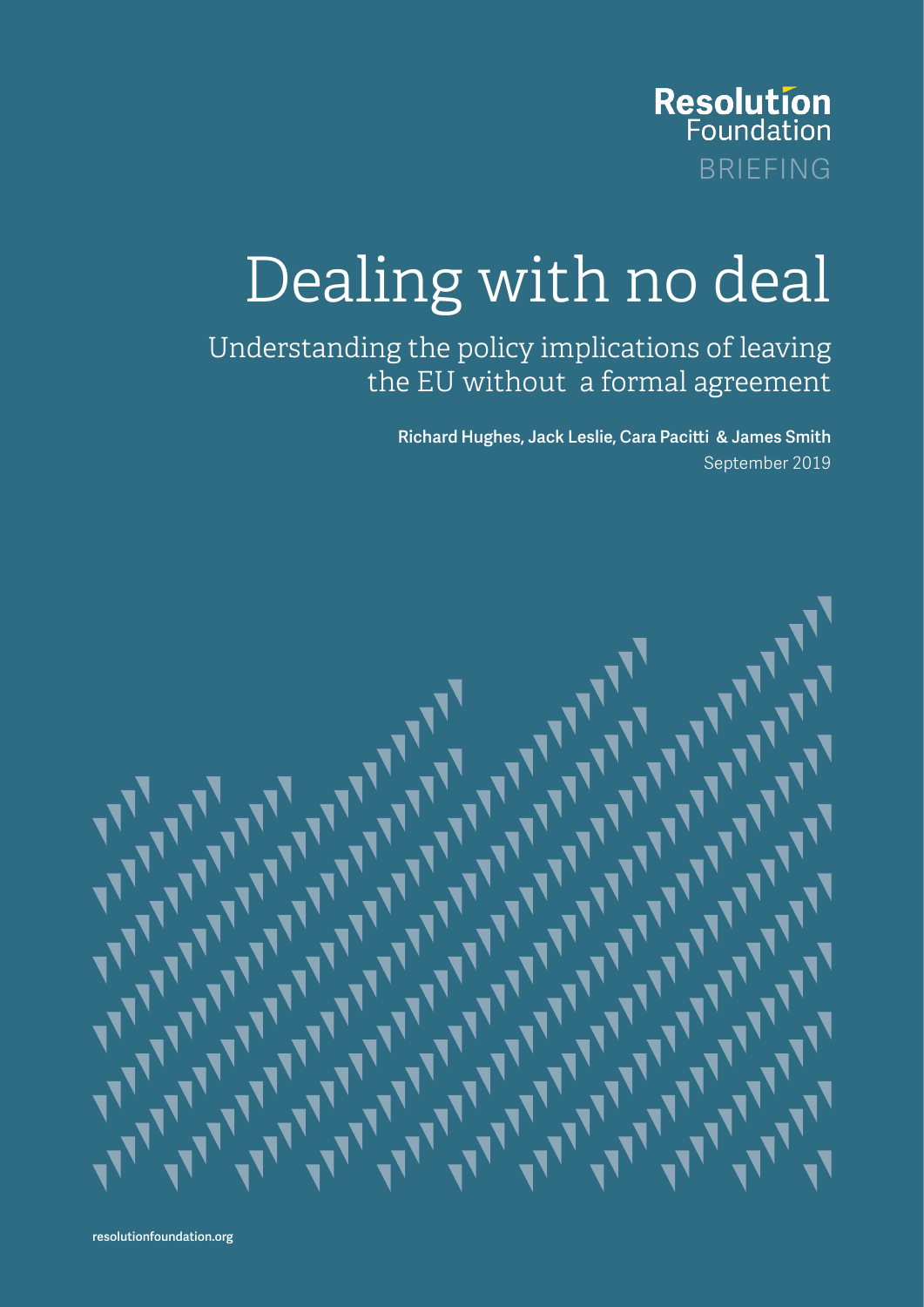# Acknowledgements

Contributions from colleagues at the Resolution Foundation are gratefully acknowledged, particularly Torsten Bell, Matt Whittaker, Laura Gardiner and Kathleen Henehan. All errors remain the sole responsibility of the authors.

#### Download

This document is available to download as a free PDF at: https://www.resolutionfoundation.org/publications/

#### **Citation**

If you are using this document in your own writing, our preferred citation is: R Hughes, J Leslie, C Pacitti & J Smith, *Dealing with no deal : Understanding the policy response to leaving the EU without a formal agreement,* Resolution Foundation, September 2019

#### Permission to share

This document is published under the Creative Commons Attribution Non Commercial No [Derivatives 3.0 England and Wales Licence](https://creativecommons.org/licenses/by-nc-nd/3.0/). This allows anyone to download, reuse, reprint, distribute, and/or copy Resolution Foundation publications without written permission subject to the conditions set out in the Creative Commons Licence.

For commercial use, please contact: [info@resolutionfoundation.org](mailto:info%40resolutionfoundation.org?subject=)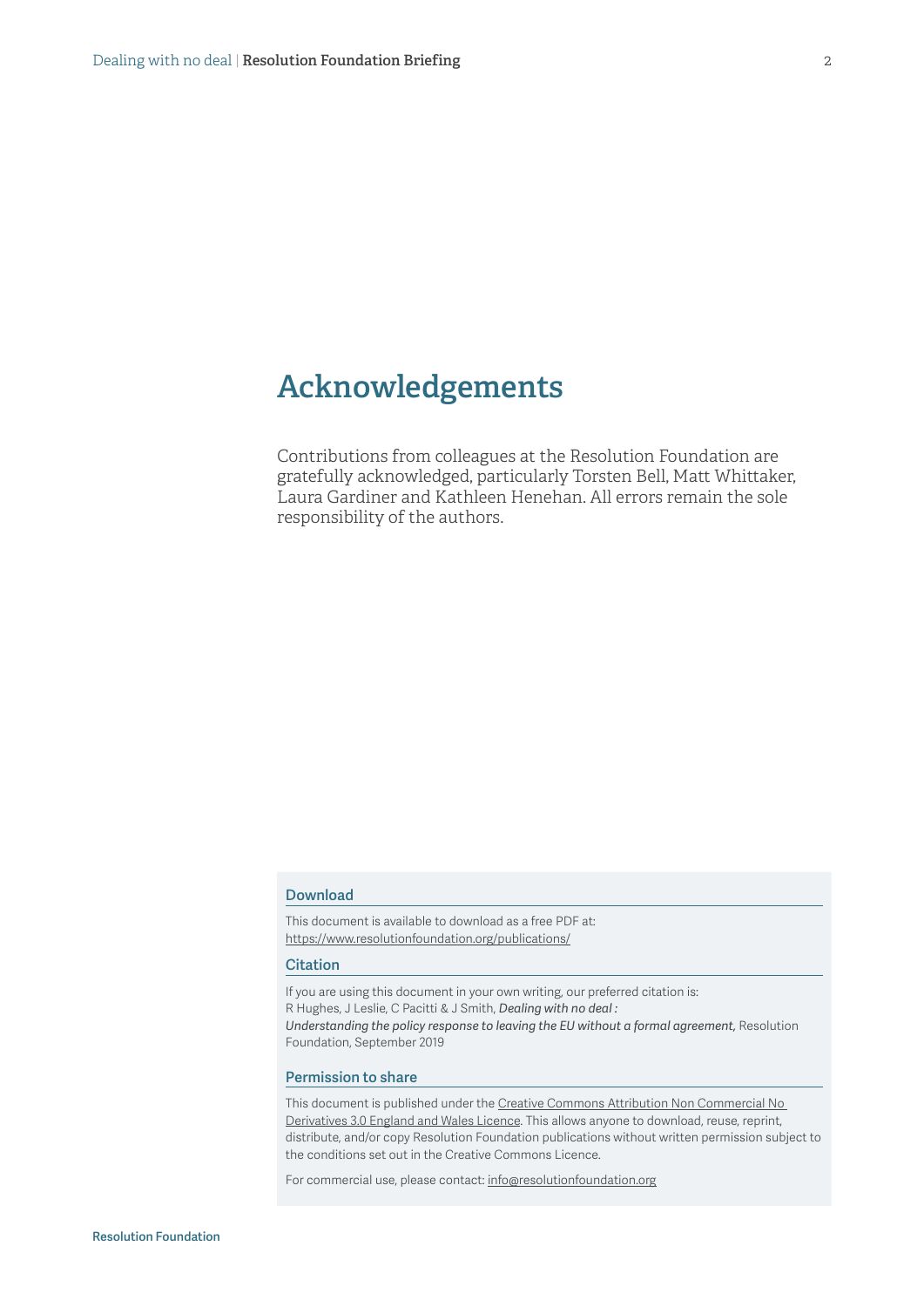#### Summary

This report focuses on the economic policy response to a 'no deal' Brexit, the likelihood of which has risen significantly in recent months. It does so by focusing on the nature of the economic shock such an exit would represent and how policy makers could in practice respond.

Many studies of a 'no deal' Brexit outcome prioritise estimating the size of the shock from 'no deal', with a lack of focus on how policy should respond. This is at least partly because the debate has, understandably, concentrated on the structural changes to the economy (the permanent hit to the supply side of our economy) associated with 'no deal', with policy makers keen to point out there is not much they can do about it.

This report goes further, by providing a framework for thinking about the nature, not just the uncertain size, of a 'no deal' shock. Understanding the ways in which 'no deal' plays out is crucial to recognising the important role that policy should play in reducing (but far from eliminating) economic damage in its aftermath. This report also provides a discussion of the separate elements of a 'no deal' shock and the types of responses that are desirable for each element. It illustrates too, specific policies that could be pursued. In so doing it recognises that in the face of any economic shock the job of policy makers is to address the root causes of that shock (to reduce uncertainty in the short term and any lasting effect on potential output), and to support the economy in the here and now

'No deal' would of course affect our economy in many ways, but from the perspective of national policy makers there are three distinct elements. First, a reduction in overall demand in the economy, not least as households and firms cut back on spending in the face of significant uncertainty in the near-term and a reduction in earnings in the longterm. Second, a temporary but very significant supply shock given an abrupt increase in barriers to trade as we move overnight to trade on WTO terms with our biggest trading partner. And third, the permanent supply shock that comes to the size and structure of our economy once 'no deal' is replaced with a permanent relationship with the EU: one much less open than the status quo today but more open that seen in the immediate aftermath of a 'no deal' exit.

While there is less that policy can do to reduce this last long-term impact, policy makers should be focusing on all three elements in their response. Negotiating a final trading relationship with the EU will reduce the size of the permanent supply hit, while clarifying and moving to that relationship as soon as possible following 'no deal' would reduce the size and duration of the temporary supply shock. Given the choices about trading relationships have been well rehearsed, this paper focuses on other elements of the policy response.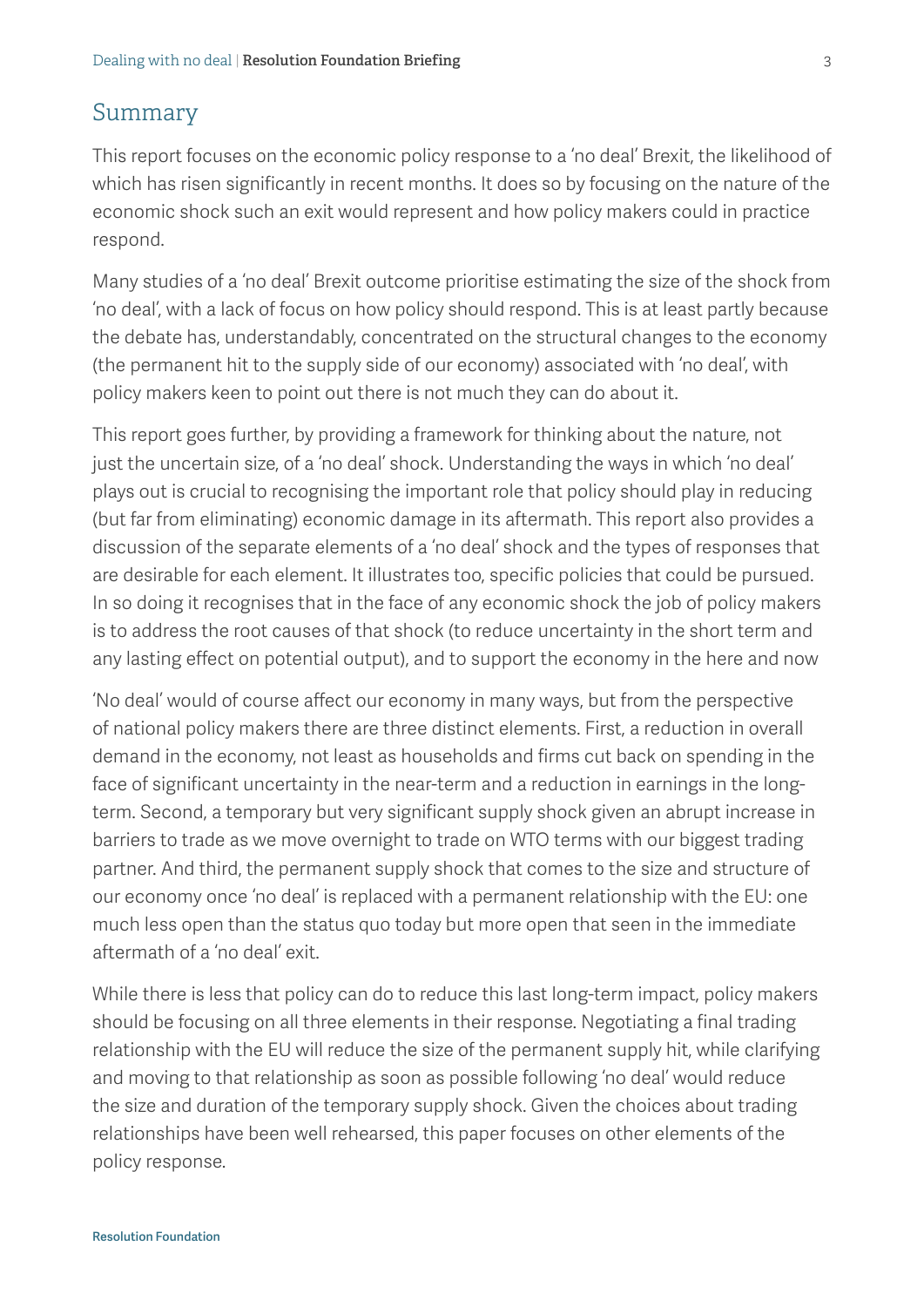#### Dealing with no deal | **Resolution Foundation Briefing**  $\frac{4}{4}$

To the extent that the impact on demand is larger than that on supply, traditional macroeconomic stabilisation policy has a crucial role to play. This should take the form of looser monetary policy from the Bank of England and fiscal policy stimulus measures from government combining to reduce the short-term impact of the shock. However, the balance between these two policy approaches will need to be far from traditional. Constraints on monetary policy (it can currently provide around a quarter of the demand support required for an average recession) mean that fiscal policy will need to take a proportionally much larger share of the load than was the case during the financial crisis.

Wider government policy action will need to be focused on the underlying nature of the shocks. This will involve helping firms bridge genuinely temporary supply disruptions (largely with cash flow support) and then facilitate, rather than fight against, a transition for firms and workers to a less open economy in the medium term.

To illuminate the importance – and scale - of such a policy response, we illustrate a package of policies tailored to the specific circumstances of 'no deal'. On the demand side these include increases to welfare payments, a temporary cut to VAT and increased capital spending. On the supply side we distinguish between a temporary provision of loans or other cash flow support to firms affected by the trade disruptions ('Emergency Supply Support'), and longer term measures to aid the redeployment of labour and capital to productive industries ('Transitional Supply Support'). There are lessons for how to implement such policies from both our financial crisis experience and the experience of other countries facing substantial supply shocks – we illustrate these by reflecting on the Swedish experience in the 1990s.

While there would be much discussion of the exact quantum of these interventions, the central issue is that they will need to be much more significant than many assume, or than we are used to – principally because it will need to do much of the work previously undertaken by monetary policy. The package above would add £60 billion to government borrowing in its first year.

Crucially the background to that package would be significant deterioration in the public finances – we estimate borrowing rising by around £50 billion on the basis of the Bank of England's scenarios for a 'no deal' scenario (before the extra borrowing for a stimulus package). This is larger and more permanent than the estimates set out previously by the Office for Budget Responsibility (OBR), reflecting the fact that its estimates are based on the permanent supply hit to the economy being a relatively small part of the overall impact of 'no deal'.

Taking the permanent nature of much of the underlying deterioration in the public finances alongside the sheer scale of the policy intervention required, it is clear that the fiscal stimulus needs to be temporary – with an eventual fiscal consolidation being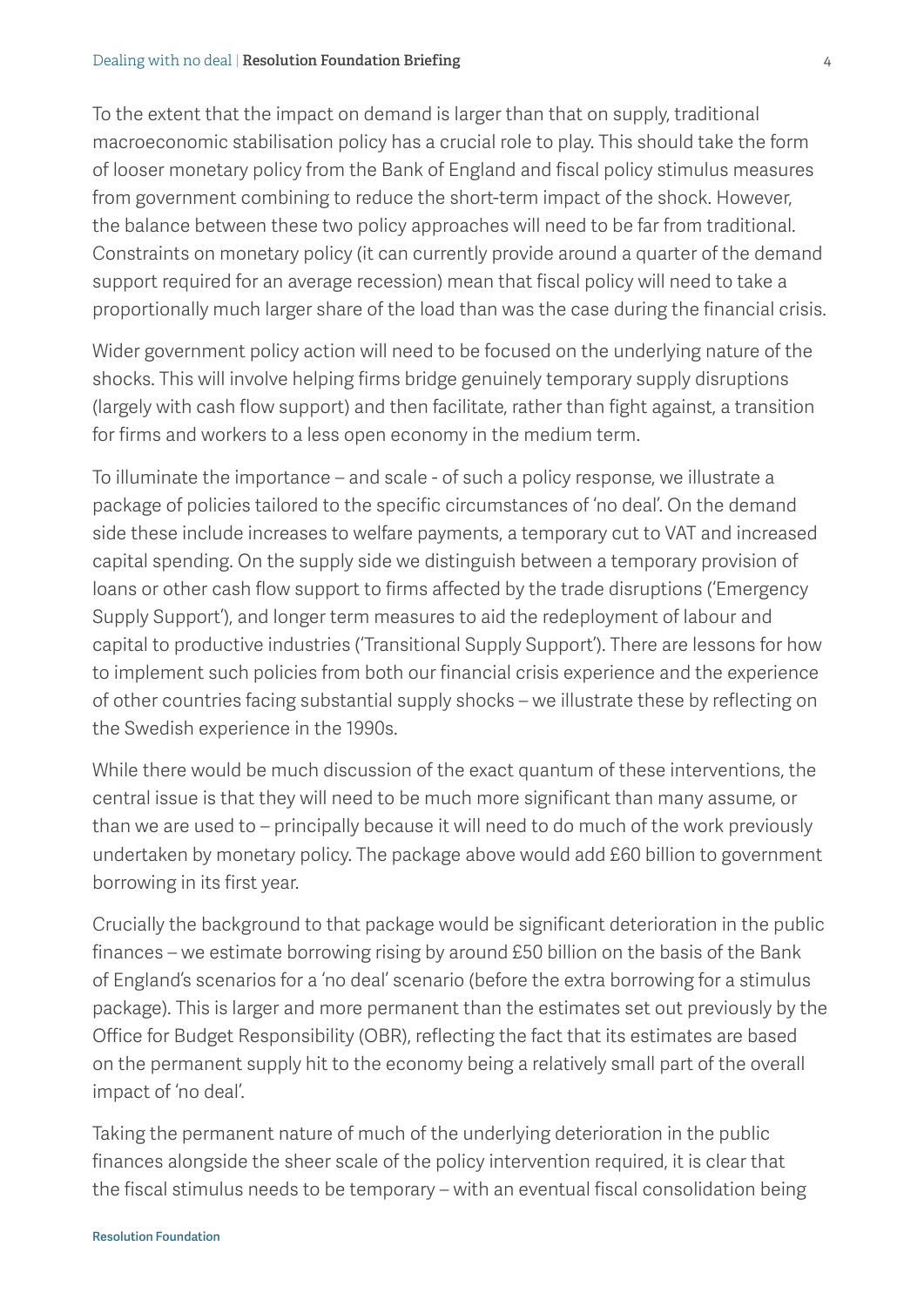required. In our illustrative scenario it would need to be of the order of £35 billion to avoid debt being on a permanently rising trajectory.

Taken together, this paper argues that the economic policy response to 'no deal' will need to be much bigger than is currently appreciated. We show what such a package might look like and argue that it is possible, given the current fiscal context, but we are clear that it can only ameliorate the significant negative shock that 'no deal' entails.

## Given evidence of a heightened perceived risk of a 'no deal' Brexit, it is important to think about the policy response

This briefing focuses on the economic policy response to the UK leaving the EU without a transition arrangement or formal agreement on the new trading relationship – what is commonly referred to as 'no deal'.

Legislation recently enacted by Parliament appears to have significantly lowered the likelihood of leaving on 31 October without a deal, but stated government policy does not reflect that fact and nor does it rule out leaving without a deal at a later date. Indeed, if we step back from recent events, we can see that the overall risk of a 'no deal' has increased over the course of 2019. And it is already having an effect on the economy. [Figure 1](#page-5-0) shows the typical weight put on 'no deal' by respondents to Reuters' monthly poll of UK economists. That poll shows that the perceived risk has more than doubled since March (with the weight on 'no deal' increasing from 15 per cent to 35 per cent).

In this note we do not try to anticipate the precise potential for or timing of 'no deal'. Instead we aim to inform discussions of what a policy response to 'no deal' should look like were it to occur. Likewise, we focus not on the potential scale of the 'no deal' economic impact,' but on how 'no deal' would affect the economy in the short-tomedium term and what that means for the appropriate macroeconomic policy response.

<sup>1</sup> There has been plenty of attention paid to the economic impact from 'no deal'. A number of studies have estimated the depth of the economic contraction immediately following a 'no deal' exit as well as the longer-term reduction in potential GDP growth from trading with the EU and rest of the world on WTO terms. See, for example: Bank of England, EU withdrawal scenarios and [monetary and financial stability](https://www.bankofengland.co.uk/-/media/boe/files/report/2018/eu-withdrawal-scenarios-and-monetary-and-financial-stability.pdf?la=en&hash=B5F6EDCDF90DCC10286FC0BC599D94CAB8735DFB), November 2018; HM Government, [EU Exit: Long-term economic analysis](https://assets.publishing.service.gov.uk/government/uploads/system/uploads/attachment_data/file/760484/28_November_EU_Exit_-_Long-term_economic_analysis__1_.pdf), November 2018; [IMF, World Economic Outlook: Scenario Box 1. No Deal Brexit](https://www.imf.org/en/Publications/WEO/Issues/2019/03/28/world-economic-outlook-april-2019), April 2019; National Institute for Economic and Social Research, [Update: Modelling the short- and long-run impact of Brexit](https://www.niesr.ac.uk/sites/default/files/publications/NiGEM%20Observation%2014%20-Modelling%20the%20short%20and%20long%20run%20impact%20of%20Brexit.pdf), May 2010. Given that this plausible range of estimates already exits, we do not seek to add to the literature on the size of any economic impact.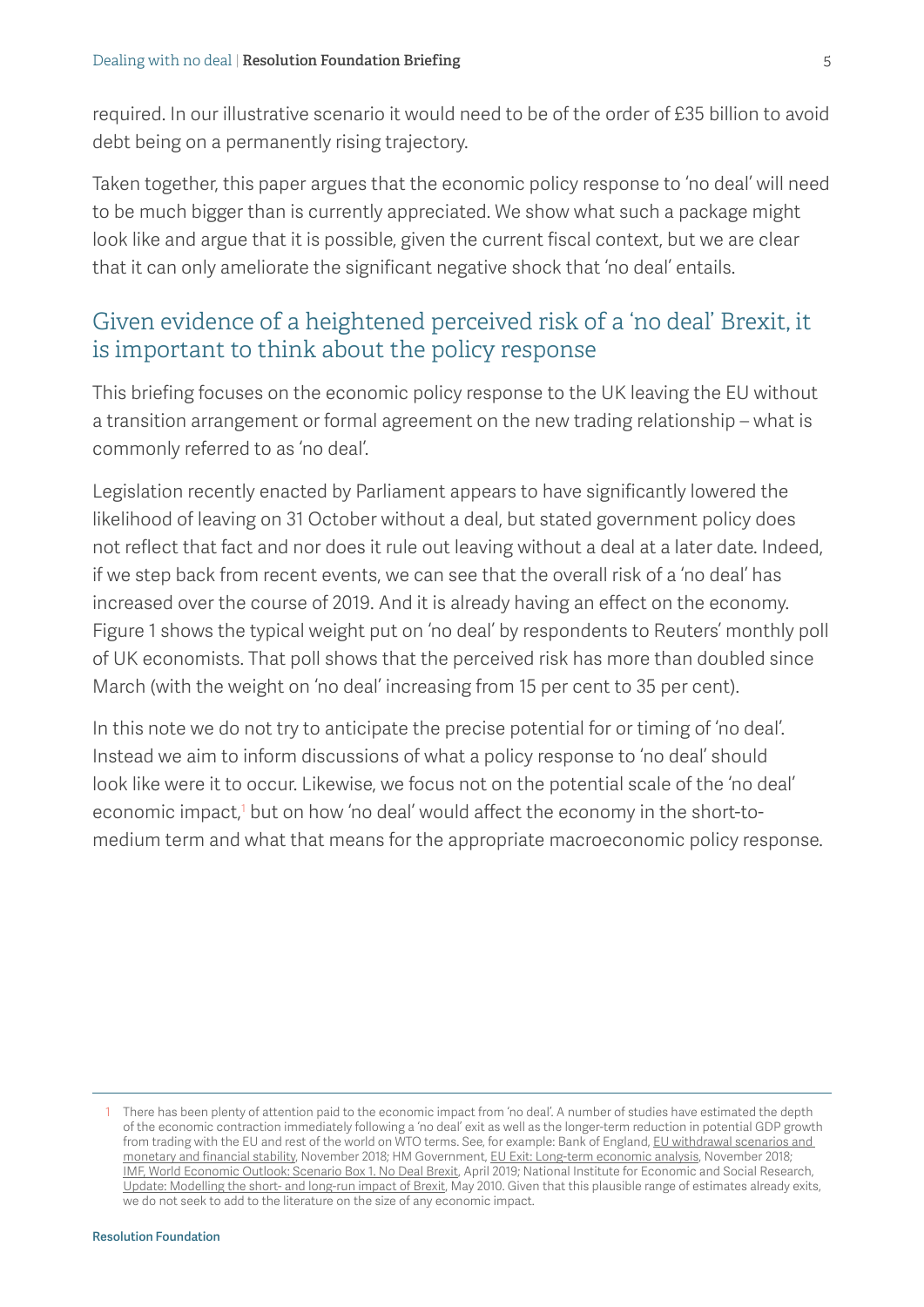#### <span id="page-5-0"></span>FIGURE 1: The risk of 'no deal' has increased in recent months and has led to a further depreciation in sterling



Movements in sterling and survey evidence on the risk of a 'no deal'

NOTES: Survey data from Reuters' poll of economists on the likelihood of a 'disorderly' Brexit. SOURCE: RF analysis of Reuters Polls; Bank of England

## 'No deal' would have implications for both the demand side and the supply side of the UK economy

In the face a downturn, good macroeconomic policy would provide significant support to tackle any shortfall in aggregate demand relative to supply, protecting employment and minimising falls in living standards.2 But, as in any crisis, it is important to tackle not just the demand shortfall but the underlying drivers of the shock. Ten years ago, that meant stabilising the financial system; in the case of 'no deal' it would involve both addressing temporary disruptions to supply and recognising permanent ones that require structural economic adjustment as our trading relationship with the EU and the rest of the world changes.3

Brexit clearly involves choosing a permanently less open trading relationship with the EU, with ambiguous effects with regard to other parts of the world. In the end, this represents a permanent supply shock - the longer-term capacity of the UK economy would be reduced, relative to what it would otherwise would have been.

In the case of 'no deal' however, that supply shock is not only brought forward (by the lack of a transition period) but also made temporarily larger (because it means trading on WTO terms until any future relationship is negotiated). This temporary supply shock

<sup>2</sup> For a thorough theoretical discussion of the issue, see J Chadha, [Monetary and fiscal options in the event of a 'No-Deal Brexit',](https://www.niesr.ac.uk/publications/commentary-monetary-and-fiscal-options-event-%E2%80%98no-deal-brexit%E2%80%99) NIESR, July 2019.

<sup>3</sup> For a discussion of the macroeconomic policy framework for the UK, see: J Smith, J Leslie, C Pacitti and F Rahman, [Recession](https://www.resolutionfoundation.org/app/uploads/2019/09/MPU-paper.pdf)  [Ready? Assessing the UK's macroeconomic framework](https://www.resolutionfoundation.org/app/uploads/2019/09/MPU-paper.pdf), Resolution, September 2019.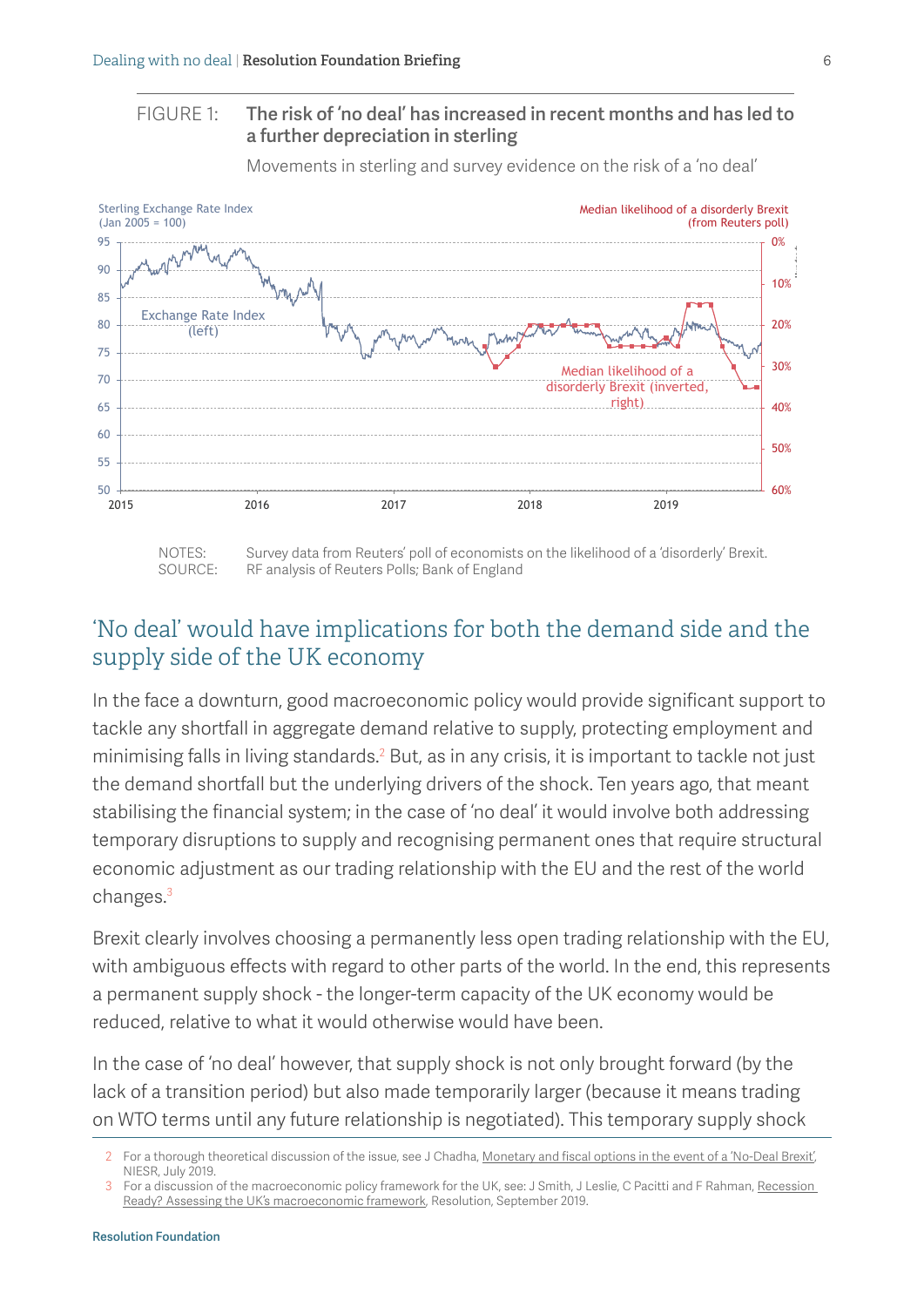represents a sudden increase in barriers to trade, and associated disruption to the flow of goods, services, people, and capital between the UK and the EU.

Choices about the nature of the eventual relationship, or length of time between 'no deal' taking place and that permanent relationship being agreed and coming into effect, materially affect the size of these supply effects. A key policy priority in the aftermath of 'no deal' would be to return to the negotiation table and come to a rapid and comprehensive agreement on the new trading relationship with the UK. These issues have been well-covered by ongoing debates about trade-offs between openness and sovereignty, and are not the focus of this note.

Instead we focus on what wider economic policy should do in the face of 'no deal'. Many argue that the supply shock nature of 'no deal' means there is little macroeconomic policy can do to cushion its impact on the economy. We reject this view. While the supply side of the economy will be affected, the impact on demand will likely be larger in the near-term. Moreover, much of the immediate impact on supply is likely to be the result of temporary disruption and uncertainty about the nature of the UK's future trading relationship with the EU and rest of the world. There is a strong macroeconomic case for significant policy intervention measures to both support the demand side and help firms and households cope with the temporary disruption to the supply side of the economy. The case for doing this is reinforced by the increased vulnerability of those on lower incomes to a downturn and the relatively forgiving financing conditions for governments at present.4

Instead of inaction, this note makes the case for a comprehensive and credible macroeconomic policy response to 'no deal', including elements that mitigate the acute disruption to the supply side of the economy, stimulate demand on the part of firms and households temporarily, and facilitate longer-term adjustment to the UK's new terms of trade with the EU and rest of the world. This should be done with an eye to minimising concerns about the institutional framework for macroeconomic policymaking, not least by recognising that a permanent reduction in supply capacity would require a fiscal consolidation in time. Indeed reinforcing rather than undermining the credibility for the UK's economic framework is important to minimising that permanent supply shock.

Because the macroeconomic policy response will depend on the underlying drivers of the slowdown as well as its overall size, it is important to understand the different ways in which a 'no deal' can affect the behaviour of firms and households. [Box 1](#page-7-0) sets out the various ways in which 'no deal' is likely to impact on the economy. But, at a high level, it

<sup>4</sup> That vulnerability is discussed in more detail in C Pacitti & J Smith, A problem shared? What can we learn from past recessions [about the impact of the next across the income distribution?](https://www.resolutionfoundation.org/app/uploads/2019/09/A-problem-shared.pdf) Resolution Foundation, August 2019.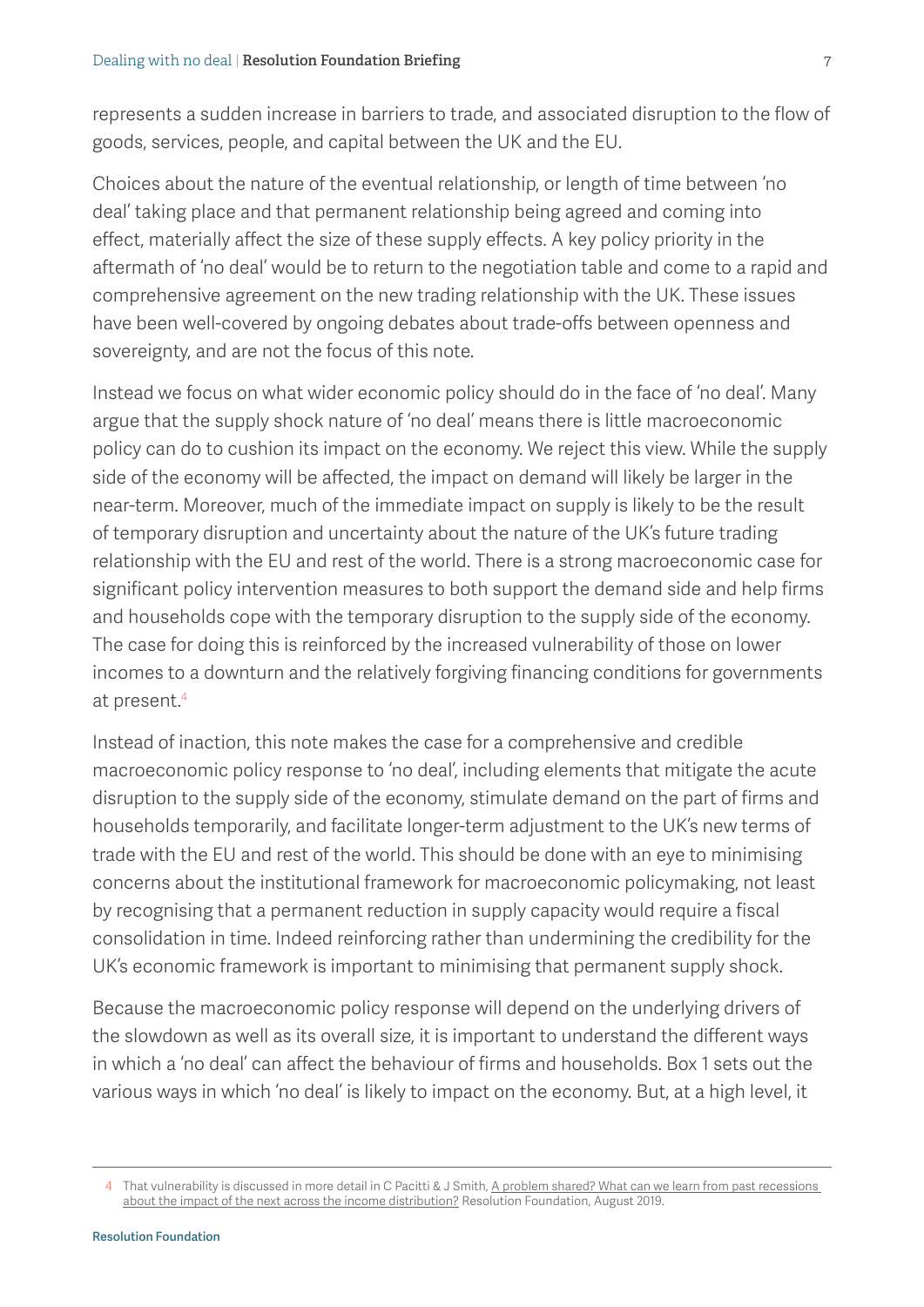is helpful to distinguish three distinct aspects to the economic impact of leaving the EU with a deal:

- First, tighter financial conditions, a spike in inflation, and heightened uncertainty about the nature of the UK's new trading relationship with the EU and the rest of the world is likely to lead households and businesses to cut spending, reducing overall demand in the economy.
- Second, the abrupt imposition of or increase in barriers to the cross-border flows of goods, services, people, and capital between the UK and the EU, for which firms and households are only partly prepared, will temporarily very significantly disrupt the supply side of the economy; and
- Third, changes to the structure and reduction in the overall openness and tradeintensity of the UK economy from the eventual final new trade relationship with the EU will likely lead to a (smaller) permanent reduction in supply capacity and potential growth.

#### <span id="page-7-0"></span>BOX 1: The macroeconomic impact of 'no deal'

In this box we set out a number of ways in which 'no deal' would affect the supply and demand sides of the economy. It is helpful to separate the supply effects into those which are short-term and largely temporary in nature, and those which are more long term.

We start with ways in which 'no deal' might affect the supply side of the UK economy:

• Supply chain disruption, leading to cash-flow problems, a shortage of key inputs to production, or a sharp increase in inventories (immediate but largely temporary effect)

In the very short term there will be questions about the extent to which the UK trade infrastructure – such as customs checks at the border – are prepared for a sudden change in trading arrangements. Given this, there is a risk of disruption to goods and services crossing borders. That said, the extent of these disruptions will depend on the state of readiness of infrastructure, the preparedness of firms, and the approach taken by the authorities to enforcement of cross-border trade restrictions. So it is difficult to assess how important they are likely to be. These disruptions will create cash-flow and inventory shortages/surpluses for businesses involved in such trade. Some of that may be offset by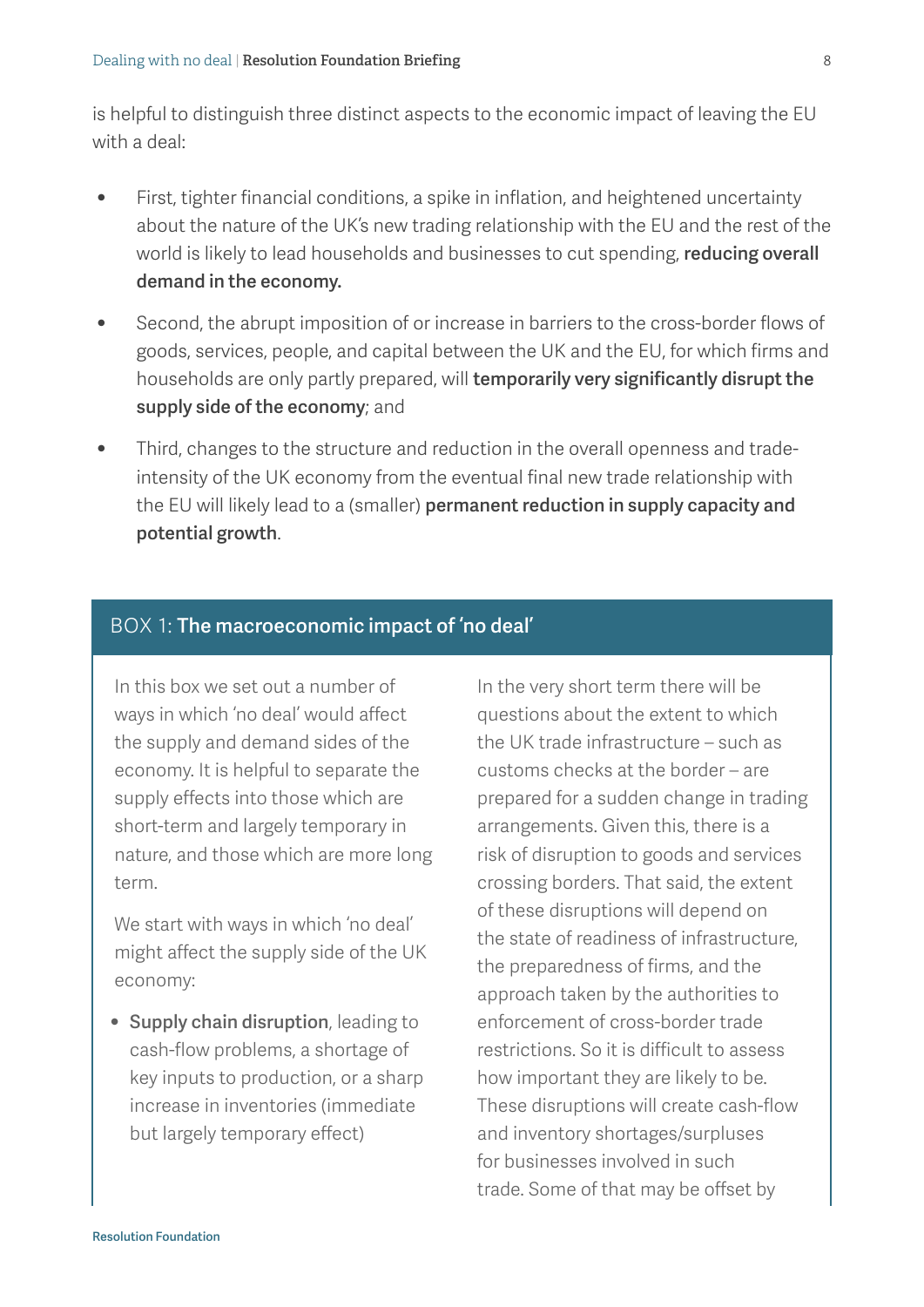redirecting goods into the domestic market. But much of this will be temporary as all forms of the possible future relationship with the EU will allow continued trade, just at potentially higher cost.

• Industrial change (long-term and permanent effect)

Because the composition of the goods and services produced in the UK will need to shift away from those it has been exporting to the EU, capital and labour will need to reallocate too. This will take time and resources, reducing the overall supply capacity of the economy as factors are redeployed between sectors. And to the extent that the new uses are less efficient than the old ones, that capacity will grow more slowly in future too.

• Changes to migration (medium-term and permanent effect)

Net migration is an important contributor to the supply side of the economy. Following a 'no deal' there is likely to be uncertainty about the new migration regime that will be adopted in the UK as this will be a key aspect of the further negotiation. While important, changes in migration are not a major source of uncertainty for the balance of supply and demand. This is because migration tends to affect both the demand and supply side of the economy to a similar degree as migrants tend to increase overall

employment levels but also raise consumption. EU migrants do, however make a net positive contribution the public finances, given that they are disproportionately of working age and employed.<sup>5</sup>

• Reduced openness/ lower productivity growth (long-term and permanent effect)

More open economies tend to be more productive. This is because increases in trade lead to: more specialisation in production, economies of scale, and greater transfer of technology and ideas. Competition is also more intense for products traded across countries, increasing the incentives for firms innovate and produce more efficiently.

'No deal' would affect the demand side through the following channels:

• Increased barriers to exporting into EU markets, (immediate effect, at least some of which will prove permanent)

Most obviously, increased trade barriers will make it more difficult for the UK firms to sell into EU markets. In the short term, these barriers may reflect disruptions to supply chains mentioned above. But part of this will reflect the new trading relationship with the EU which will lead to new tariffs being applied to UK exports, but also new non-tariff barriers such as customs checks and differences in product standards.<sup>6</sup>

6 Imports into the UK face the Government's announced temporary tariff regime – which sees 87 per cent of imports exempt Resolution Foundation

<sup>5</sup> Migration Advisory Committee, [EEA Migrants: Final Report](https://www.gov.uk/government/publications/migration-advisory-committee-mac-report-eea-migration), September 2018.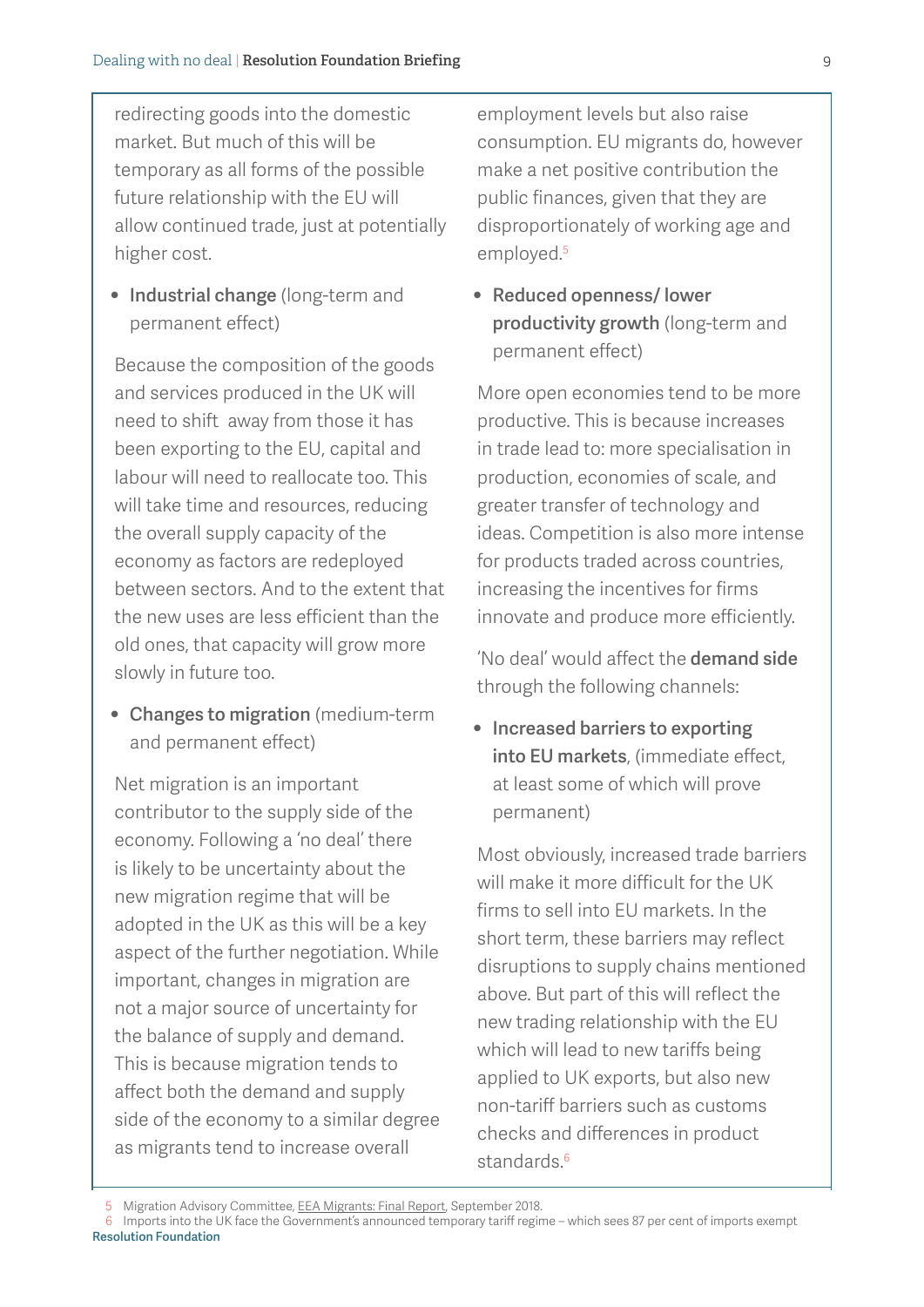• Increases in household saving (immediate effect and largely temporary effect)

If 'no deal' leads households to become more uncertain about the future - for example, because a lack of clarity about the future trading relationship with the EU leads to worries about job prospects - this will reduce household spending in the short term (increasing saving). Once there is clarity about the overall effect of 'no deal', households are likely to run down some of the extra savings. A concern in this context, however, is that lower-income households have already seen their share of 'essential' consumption – items like food, fuel and transport – increase since the financial crisis and have not fallen back since. This raises the question of the extent to which consumption can be cut further.<sup>7</sup>

• Investment postponed or cancelled (immediate and largely temporary effect)

An increase in uncertainty leads businesses to postpone investment plans. This is because spending of this kind is often costly to reverse, creating an incentive to wait and see if it looks likely to be profitable. Again, once the uncertainty has subsided, firms may choose to resume their investment plans, although some may no longer be profitable given the new trading

relationship with the EU (see industrial change above).

• Tighter credit conditions (short-term and largely temporary effect)

The cost of borrowing for families and businesses tends to rise when economic prospects deteriorate reflecting a rise in the compensation required for the risk that the lending might not be repaid. When prospects improve, the cost of borrowing is likely to improve but the volume of credit will reflect the lower rate of return on UK assets.

• Boost to exports from a fall in sterling (medium-term and permanent effect)

As shown above, movements in the pound respond to news about the UK's future economic trading relationships and economic prospects. These movements in sterling will tend to reduce the price of UK exports (when they are converted into foreign currency prices abroad). This makes UK exports more competitive, providing a boost. To the extent that the change in sterling is a reassessment of the UK economy, this effect will be permanent.

• Falls in financial wealth reduce spending (medium-term and permanent effect)

Following 'no deal' the weaker economy and higher uncertainty will put downward pressure on asset prices

from tariffs for a year, before reverting to the current EU 'most-favoured nation' rates (of around 4 per cent, on average). See: HM Government, Temporary tariff regime for no deal Brexit published, 13 March 2019, revised on 29 March. For a discussion, see: C Pacitti & J Smith, A problem shared? What can we learn from past recessions about the impact of the

[next across the income distribution?](https://www.resolutionfoundation.org/app/uploads/2019/09/A-problem-shared.pdf) Resolution Foundation, August 2019.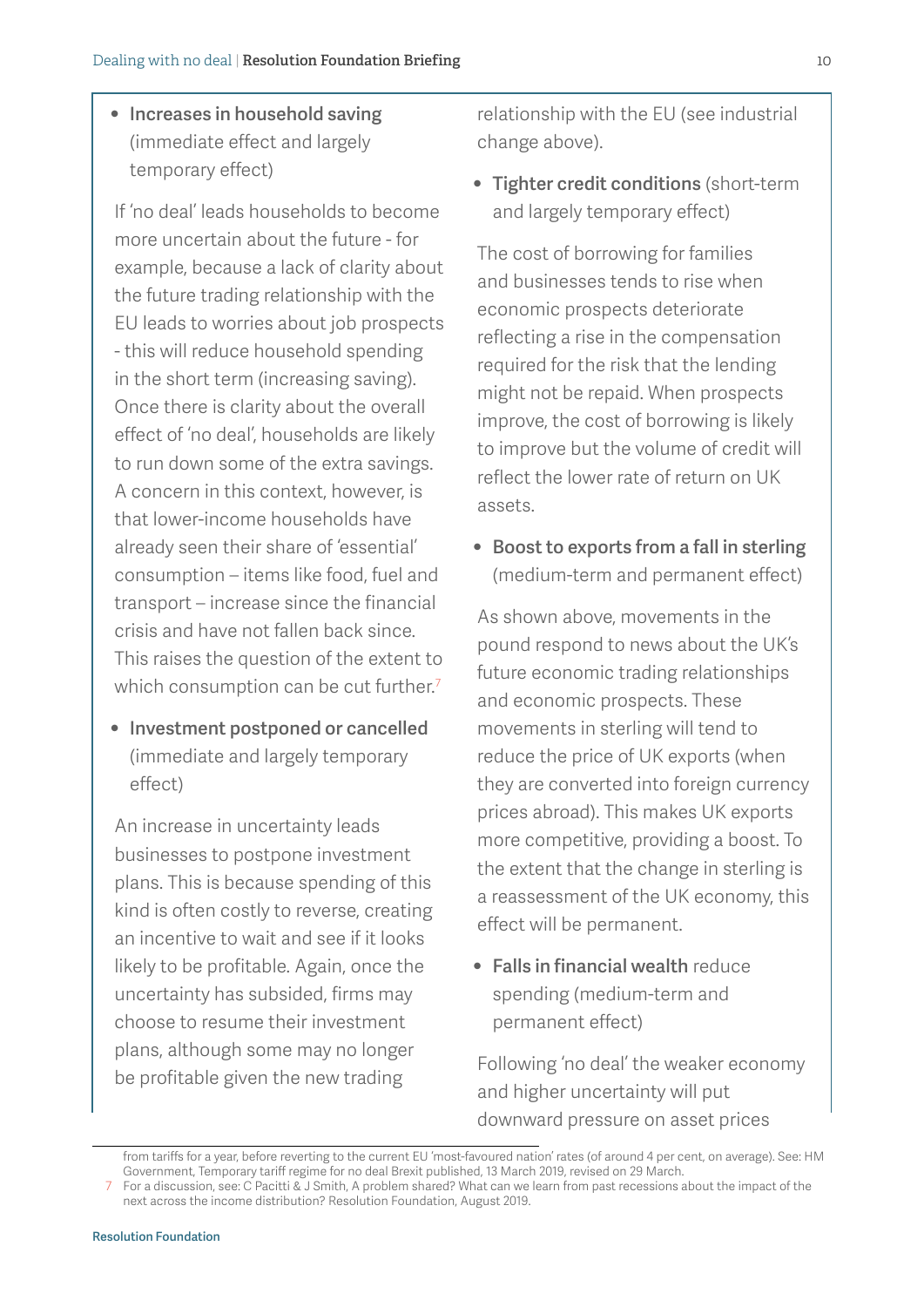such as government bonds, equities and housing. This will reduce overall wealth, leading to a cut in spending, especially among wealthier households.

• Real-income squeezed by higher inflation (medium-term and permanent effect)

When the pound falls, that increases the price of imported goods, pushing up inflation. This leads to a fall in the inflation-adjusted value of household incomes. While sterling remains at

this lower level, the effect will be permanent.

Long-term adjustment to the new trading relationship with the EU (medium-term and permanent effect)

In the longer term a less open, less productive economy will be one in which incomes, asset values, and living standards will grow more slowly. Households anticipate that they will be poorer in future, reducing spending in the near term.

## Estimates suggest the economic impact of 'no deal' could be considerable in both the near and long-term

[Table 1](#page-11-0) summaries the overall the impact of 'no deal' as quantified in scenarios produced by the Bank of England in November 2018 and the OBR, along with a summary of the assumptions that underlie them.<sup>8</sup> It is worth keeping in mind that these scenarios are not attempts to predict what is actually going to happen, but instead try to isolate the impact of a 'no deal' based on informed guesses about what might happen. The range of estimates illustrates the uncertainty, but these scenarios are nonetheless useful for thinking through the appropriate policy response, particularly for understanding the overall size of the effect.

<sup>8</sup> See: OBR, [Fiscal Risks Report](https://obr.uk/docs/dlm_uploads/Fiscalrisksreport2019.pdf), July 2019; and Bank of England, [EU withdrawal scenarios and monetary and financial stability,](https://www.bankofengland.co.uk/-/media/boe/files/report/2018/eu-withdrawal-scenarios-and-monetary-and-financial-stability.pdf?la=en&hash=B5F6EDCDF90DCC10286FC0BC599D94CAB8735DFB) November 2018. The OBR's scenario is based on 'Scenario A' taken from Box 1.1 in the IMF's [World Economic Outlook](https://www.imf.org/~/media/Files/Publications/WEO/2019/April/English/text.ashx?la=en), April 2019.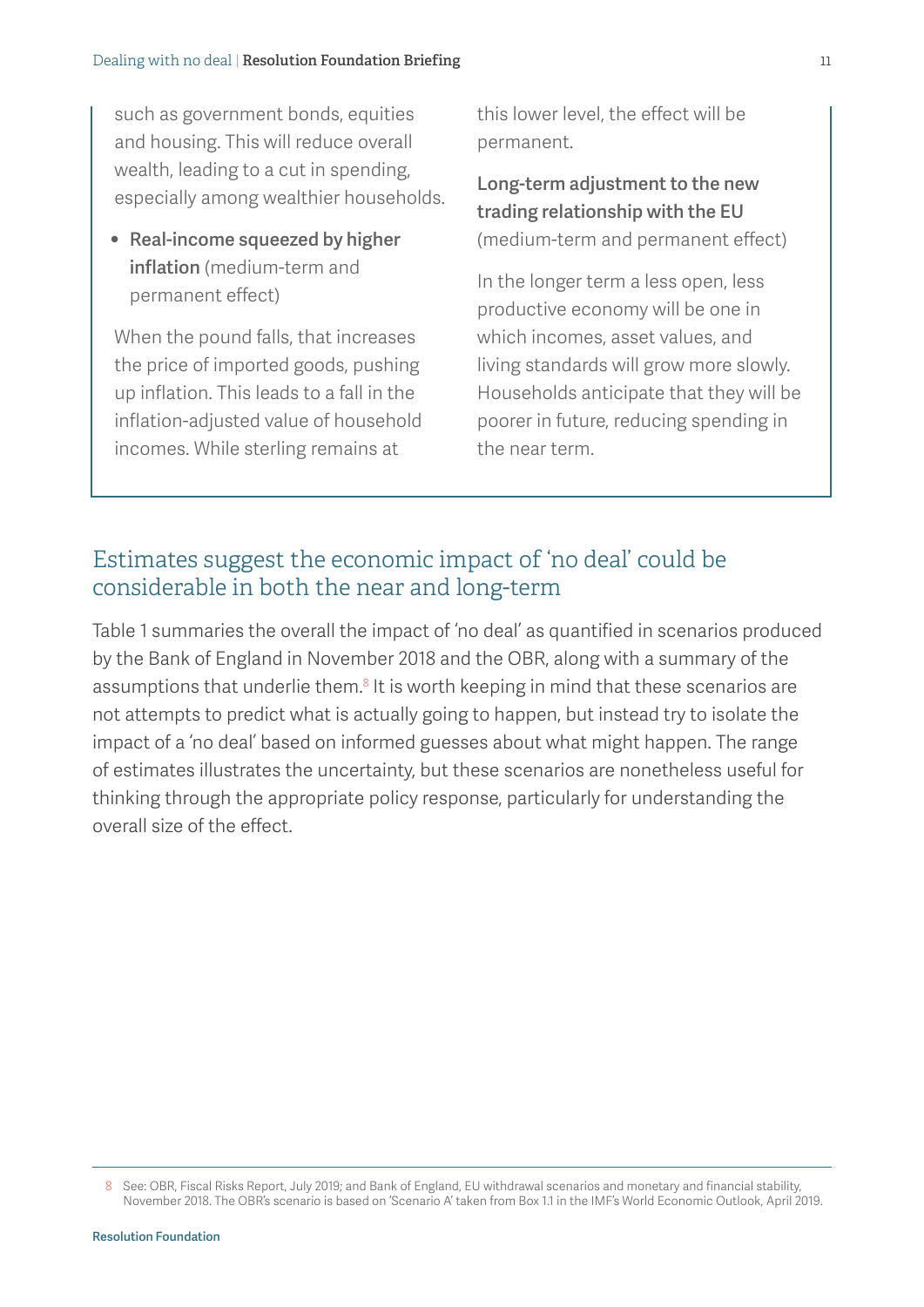|                                | <b>No Deal EU Exit Scenarios</b> |                     |                     |  |  |  |  |
|--------------------------------|----------------------------------|---------------------|---------------------|--|--|--|--|
|                                |                                  | <b>BoE</b>          |                     |  |  |  |  |
|                                | OBR (IMF)                        | Disruptive          | Disorderly          |  |  |  |  |
| Impact:                        |                                  |                     |                     |  |  |  |  |
| Peak GDP loss by 2023 Q4       | 4.0%                             | 4.8%                | 9.1%                |  |  |  |  |
| Rise in unemployment rate      | 1.1ppts                          | 2.0ppts             | 3.6ppts             |  |  |  |  |
| Margin of spare capacity       | 2.3%                             | $2.0%$ <sup>a</sup> | $4.0%$ <sup>a</sup> |  |  |  |  |
| Exchange rate                  | $-10%$                           | $-15%$              | $-25%$              |  |  |  |  |
| Interest rates                 | $-0.5$ ppts                      | $+1$ ppt            | $+4.75$ ppts        |  |  |  |  |
| Peak inflation                 | 2.4%                             | 4.3%                | 6.5%                |  |  |  |  |
| Key assumptions:               |                                  |                     |                     |  |  |  |  |
| Trading relationship with EU   | WTO terms                        | WTO terms           | WTO terms           |  |  |  |  |
| Channels incorporated:         |                                  |                     |                     |  |  |  |  |
| Supply-chain disruption        | ×                                | ✓                   | ✓                   |  |  |  |  |
| Industrial change              | ✓                                | ✓                   | ✓                   |  |  |  |  |
| Migration                      | ✓                                | ✓                   | ✓                   |  |  |  |  |
| Lower productivity             | ×                                | ✓                   | ✓                   |  |  |  |  |
| Increased barriers to exports  | ✓                                | ✓                   | ✓                   |  |  |  |  |
| Lower consumer confidence      | ✓                                | ✓                   | ✓                   |  |  |  |  |
| Investment postponed           | ✓                                | ✓                   | ✓                   |  |  |  |  |
| Tighter credit                 | ×                                | ✓                   | ✓                   |  |  |  |  |
| Real-income squeeze            | ✓                                | ✓                   | ✓                   |  |  |  |  |
| Boost to exports from sterling | ✓                                | ✓                   | ✓                   |  |  |  |  |
| Falls in asset prices          | ✓                                | ✓                   | ✓                   |  |  |  |  |
| Long-term adjustment           | ✓                                | ✓                   | ✓                   |  |  |  |  |
| Monetary policy loosening      | $\checkmark$                     | ×                   | ×                   |  |  |  |  |
| Fiscal policy loosening:       |                                  |                     |                     |  |  |  |  |
| Automatic stabilisers          | ✓                                | ✓                   | ✓                   |  |  |  |  |
| Discretionary stimulus         | ×                                | ×                   | ×                   |  |  |  |  |
| Macropru loosening             | ×                                |                     |                     |  |  |  |  |

#### <span id="page-11-0"></span>TABLE 1: Assumptions underlying prominent estimates for the short-term impact of 'no deal'

NOTES: Peak GDP loss relative to baseline is calculated to 2023 Q4. (a) the Bank of England did not provide an output gap estimate so we have made an assumption based on the unemployment rate provided with the scenario and to maintain consistency with the underlying narrative;<sup>9</sup> (b) cut of 50bps in the Bank of England policy rate. SOURCE: RF analysis of Bank of England and OBR

9 The Bank of England make it clear that an output gap does open up in their scenarios, albeit by less the overall impact on GDP, reflecting the supply effects, noting that '…the margin of domestic slack widens by much less than the fall in output', see Bank of England, [EU withdrawal scenarios and monetary and financial stability,](https://www.bankofengland.co.uk/-/media/boe/files/report/2018/eu-withdrawal-scenarios-and-monetary-and-financial-stability.pdf?la=en&hash=B5F6EDCDF90DCC10286FC0BC599D94CAB8735DFB) November 2018.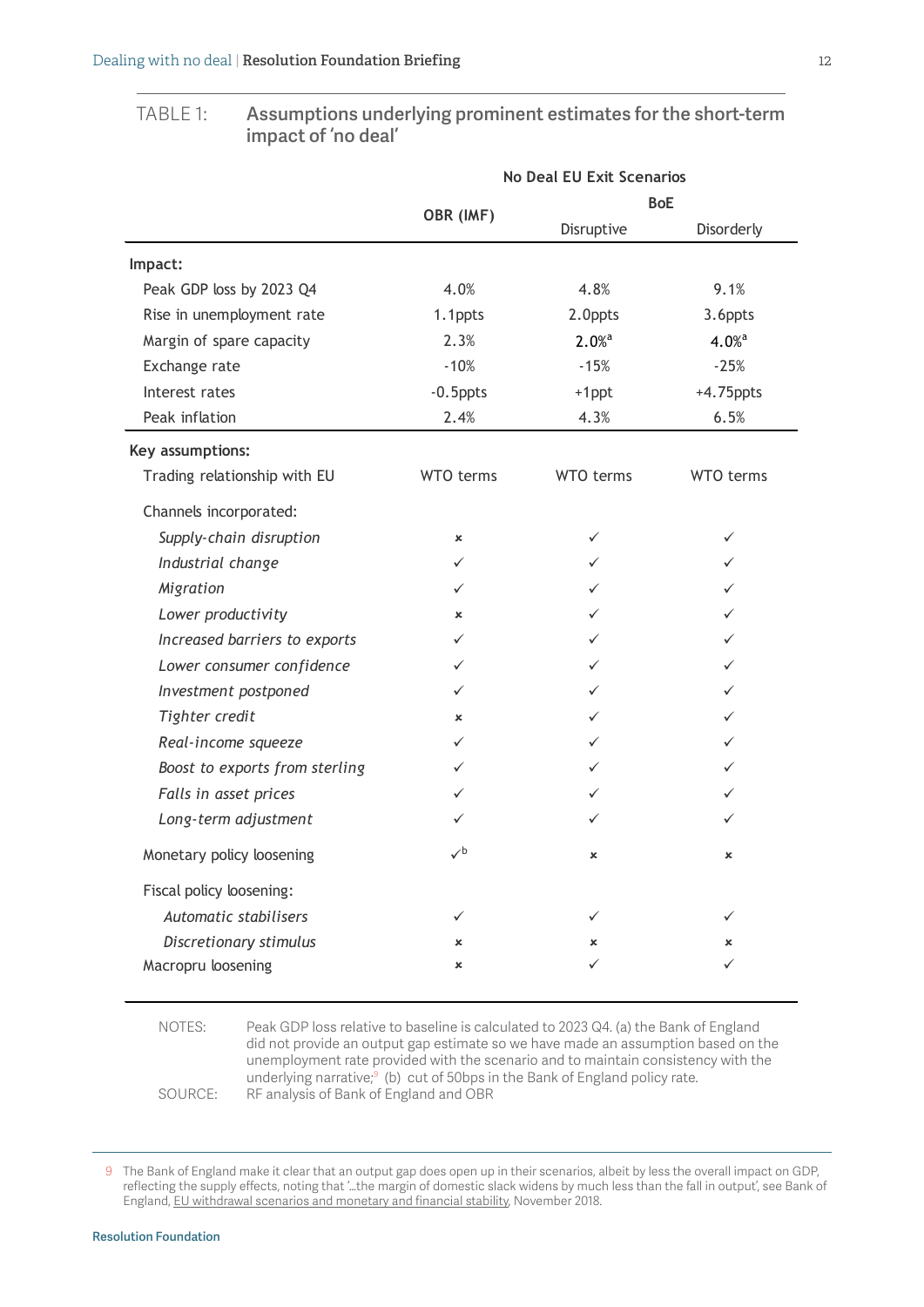The overall effect on GDP is summarised in [Figure 2](#page-12-0). For the Bank of England we include both their 'disruptive' and 'disorderly' scenarios from their November 2018 report to the Treasury Select Committee. The 'disorderly' scenario is essentially a worst-case scenario, designed to help the Bank of England's Financial Policy Committee identify risks to the financial system. Here it simply helps to illustrate the wide range of potential impacts. The 'disruptive' scenario also includes a number of features which lead to a severe economic impact, alongside some measures which reduce the impact (such as the UK being able to retain trade deals acquired by virtue of EU membership). By contrast, the OBR's scenario is less severe, and crucially less permanent, because it excludes some aspects of potential impacts on the supply side.

<span id="page-12-0"></span>

SOURCE: RF analysis of Bank of England and OBR

There are three key points worth reinforcing about these scenarios:

First, while there is obviously a lot of uncertainty about the overall size of the impact of 'no deal', all these scenarios include a significant impact on both the demand and supply side of the economy.

Second, while much of the policy discussion of the impact of 'no deal' has focused on the long-term impact on the structure of the UK economy,<sup>10</sup> all three scenarios assume

<sup>10</sup> For example, the Governor of the Bank of England has, on a number of occasions, said that 'the monetary policy response to Brexit will 'not be automatic and could be in either direction', meaning interest rate could either rise or fall. See, for example: M Carney, [Opening Remarks by the Governor](https://www.bankofengland.co.uk/-/media/boe/files/inflation-report/2019/august/opening-remarks-august-2019.pdf?la=en&hash=8F9C0952273CAE3F75CF0EA52CA5E153DC4BDA22) at the August Inflation Report press conference, 1 August 2019. That said, at an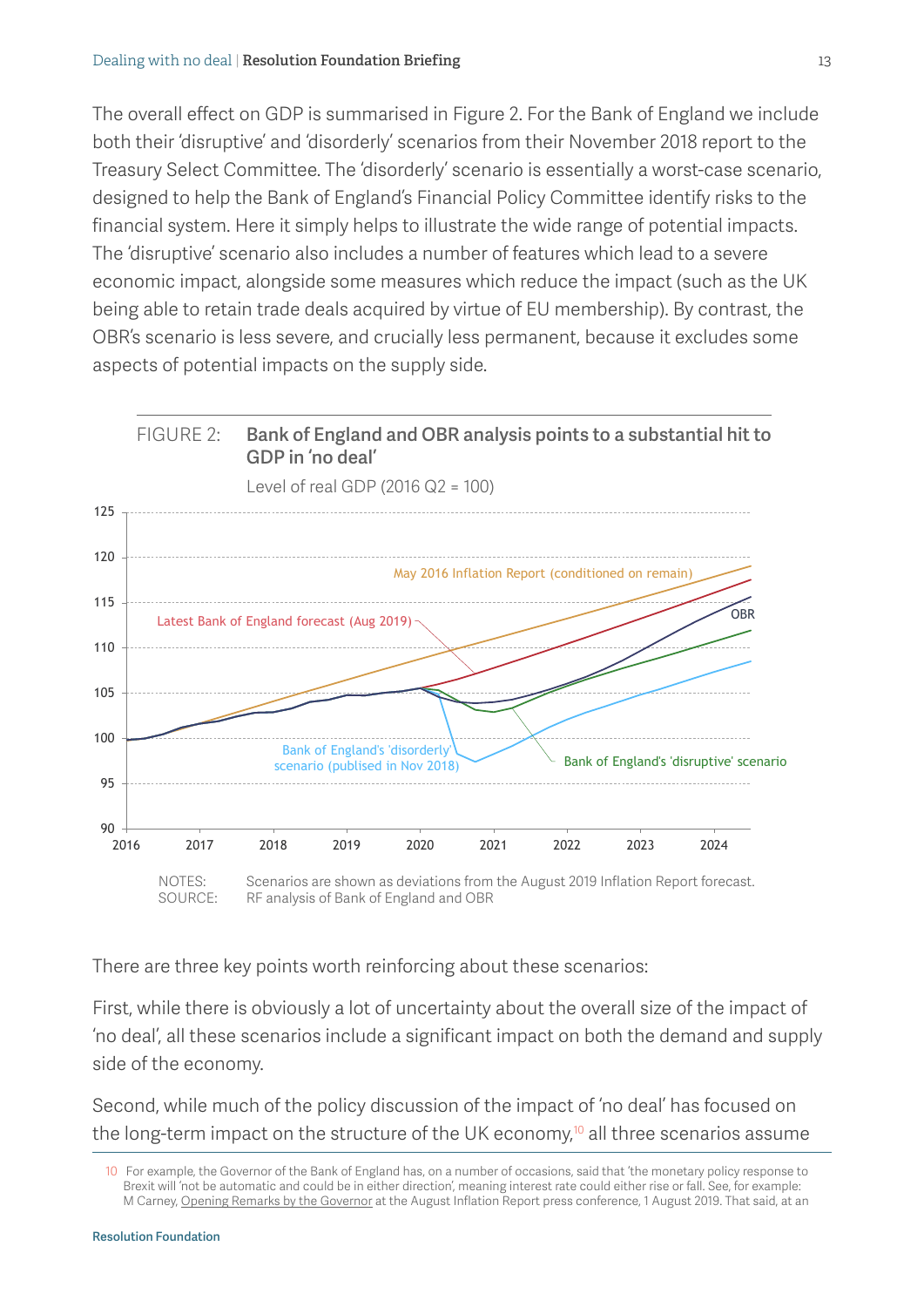that the impact on demand will be larger than the impact on supply in the near-term. This is because the factors that weigh on demand (like greater uncertainty, tighter financial conditions, higher inflation, and worries about future income growth) play out more quickly than the factors that gradually reduce long-run productivity (like lower investment, lower competition, and less intensive exchange of ideas and innovations).<sup>11</sup>

Third, in all scenarios some of the impact on the supply potential of the economy is temporary, due to lack of public and private preparation for 'no deal'. As capacity at the border expands, firms familiarise themselves with new trading regulations, and firms build up larger inventories of key imports.

## While there is little macroeconomic policy can do to prevent the longer-term effects of Brexit, monetary and fiscal policy should respond decisively to the short-term impacts of 'no deal'

Policy can do little to address the longer-term impact of less openness and tradeintensity on the supply capacity of the economy. Here the most important policy action the government can take is to agree a clear and comprehensive new trading relationship with the EU as rapidly as possible following 'no deal'. Policy can, however, exacerbate the negative consequences for the UK economy if it combines with 'no deal' to lead to a loss of confidence in the UK's wider macroeconomic policy framework. In that case, prolonged uncertainty, financial market volatility, and increases in financing costs would be likely to lead to a worse long-term outcome.

But policy can do much to address the short-term impact on demand, help overcome elements of the short-term supply disruption, and facilitate the transition to the UK's new trading arrangements. Monetary policy and fiscal policy can both support demand, while it is the fiscal authorities that will have to provide the lead in addressing the temporary disruption to the supply side and help firms and individuals adjust to the changing structure of the UK economy.

Below we discuss the type of considerations that should be taken into account in responding to 'no deal', illustrating how these might work against the backdrop of the Bank of England's 'disruptive' scenario. This scenario is useful because it incorporates significant supply effects which help illustrate the importance of taking these into account. That said, much of the prescription below would apply given a variety of impacts on supply and demand.

appearance at the Treasury Select Committee on 26 June, Governor Mark Carney stated that in a no-deal Brexit, 'it is more likely we would provide some stimulus' and 'we have said we would do what we could in the event of a no-deal scenario but there is no guarantee on that'.

<sup>11</sup> For a discussion of how expectations of future supply-side developments are likely affect demand in the near term, see: P Beaudry & F Portier, 'News-Driven Business Cycles: Insights and Challenges', Journal of Economic Literature, vol. 52, pages 993–1074, December 2014.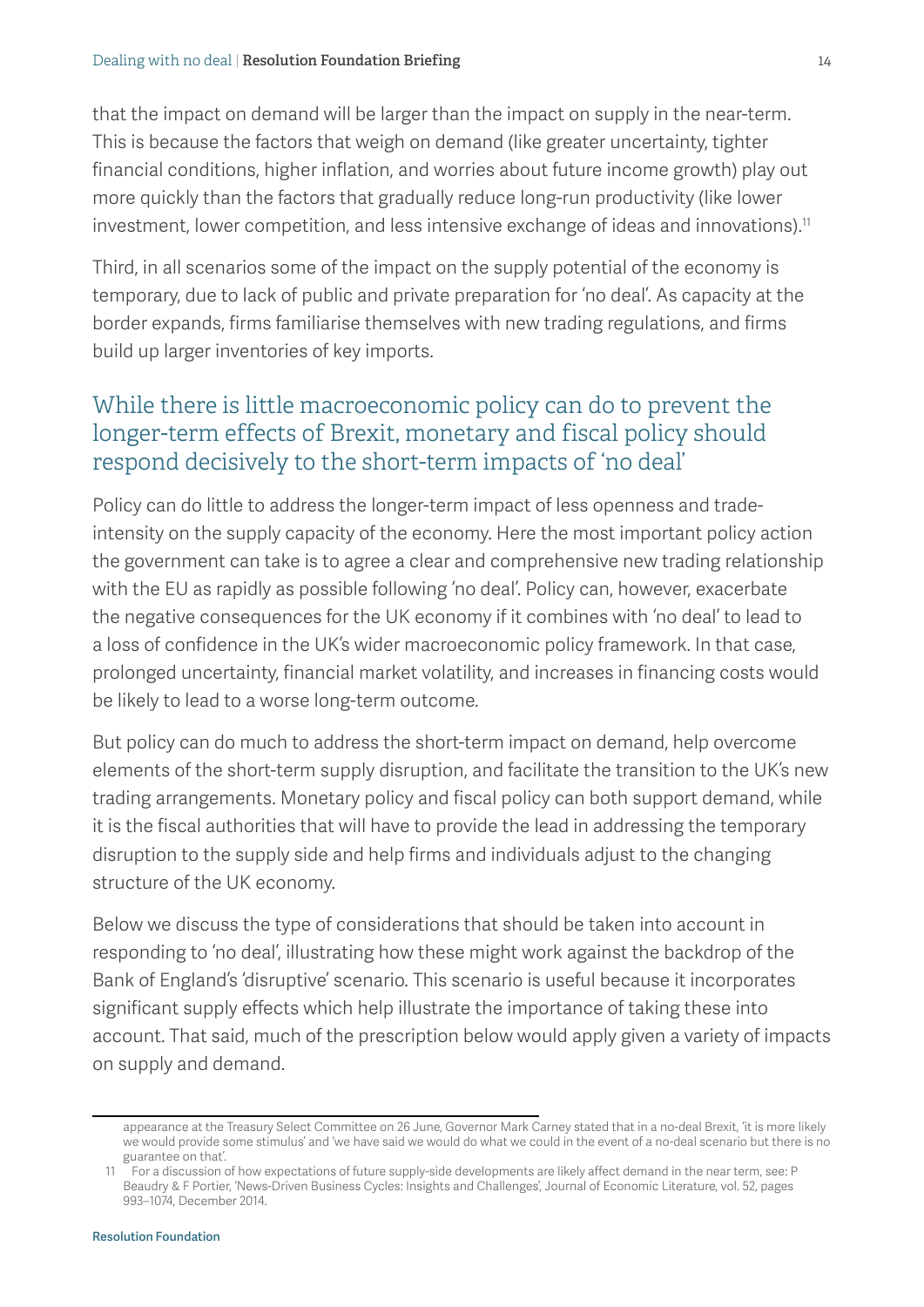## Monetary policy would rapidly reach its limits in the aftermath of 'no deal'

Monetary policy would play a key role in supporting the economy after 'no deal', with the Bank of England's Monetary Policy Committee (MPC) helping to cushion the economy in a face of a fall in demand. There is little that monetary policy could do to support the economy in the face of a permanently lower path for supply – but in the initial phase of any 'no deal' shock the impact on demand is likely to be larger than the impact on supply, meaning there is scope for MPC to loosen policy.

The fall in value of sterling will be an important way in which the economy adjusts to 'no deal'. This will tend to increase the cost of imported goods, pushing up prices across the economy (even those goods which aren't directly imported include some element of imported cost in their supply chain). While inflation above the MPC's 2 per cent target would point to the need to tighten monetary policy, there is leeway under the MPC's remit to balance above-target inflation against weakness in the economy.<sup>12</sup> In this case, with inflation temporarily above target as the higher cost of imported goods gradually feeds through, there is a strong case for 'looking through' the initial effects of the fall in sterling. This is consistent with the MPC's behaviour following a 15 per cent deprecation in 2016 (see [Figure 1\)](#page-5-0).

As discussed in our recent assessment of the macroeconomic policy framework, cutting the MPC's policy rate to zero would deliver a small stimulus of around 0.5 per cent of GDP.13 This would leave an output gap of nearly 2 per cent of GDP opening up in our illustrative scenario – with a clear need to stimulate the economy further.

We would expect the MPC to also restart quantitative easing (QE). This is worth doing but, because QE works by reducing longer-term interest rates, there are reasons for thinking a further expansion would be unlikely to get much traction. As [Figure 3](#page-15-0) shows, rates are already at historically low levels.<sup>14</sup> That said, the Bank of England's 'disruptive' scenario incorporates a small rise in longer-term interest rates reflecting increased uncertainty and a rise in the risk premium demanded by investors for holding UK assets. As a result, we incorporate an expansion in QE (of around £120 billion) that offsets this increase and delivers a further 0.5 per cent of stimulus to GDP.

<sup>12</sup> See: Monetary policy remit: Budget 2018, HM Treasury, October 2018, available at: [https://www.gov.uk/government/publications/](https://www.gov.uk/government/publications/monetary-policy-remit-budget-2018) [monetary-policy-remit-budget-2018.](https://www.gov.uk/government/publications/monetary-policy-remit-budget-2018)

<sup>13</sup> The Bank of England's 'disruptive' scenario embodies a small rise in interest in the near term reflecting a mechanical but unrealistic response of policy to an increase in inflation. The 0.5 per cent impact of cutting the policy rate includes the reversal of this increase in rates in the scenario. Overall, this does little to change our assessment of the overall monetary policy capacity materially.

<sup>14</sup> See J Gagnon, J Leslie, F Rahman & J Smith, 'Quantitative (displ)easing?: Does QE work and how should it be used next time?,, Resolution Foundation, September 2019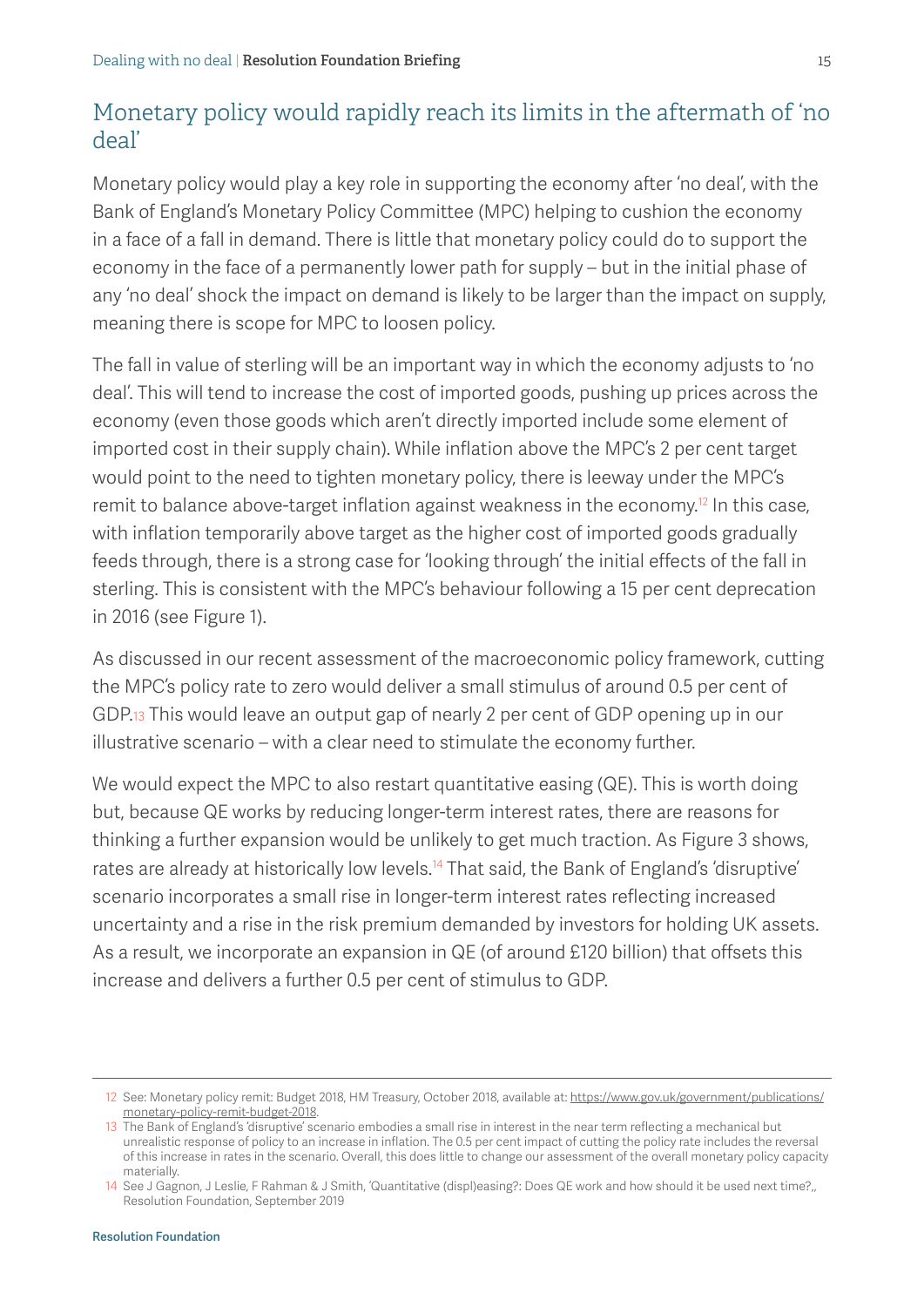<span id="page-15-0"></span>

As noted above, maintaining confidence in the authorities' handling of the situation is important in order to avoid exacerbating falls in confidence. The key priority for the Bank of England would be to maintain financial stability, and [Box 2](#page-15-1) shows that preparations for 'no deal' are advanced in the financial sector. In addition, it is likely that the Bank of England's Financial Policy Committee (FPC) would loosen capital standards on retail banks, complementing the easing in monetary policy and reducing the (small) risk that there is a credit crunch associated with 'no deal'.

#### <span id="page-15-1"></span>BOX 2: Ensuring financial stability in 'no deal'

The financial sector is likely to be affected significantly during 'no deal'; the general deterioration in the economic outlook as well as sectorspecific factors could have major ramifications for the UK's financial stability. This box looks at the two most important issues which, if not

addressed, could lead to a much larger deterioration in the economic outlook.

Issue 1: Banking crisis

Falls in GDP would trigger losses for banks as households and firms default on loans. And disruption in financial markets would lead to further losses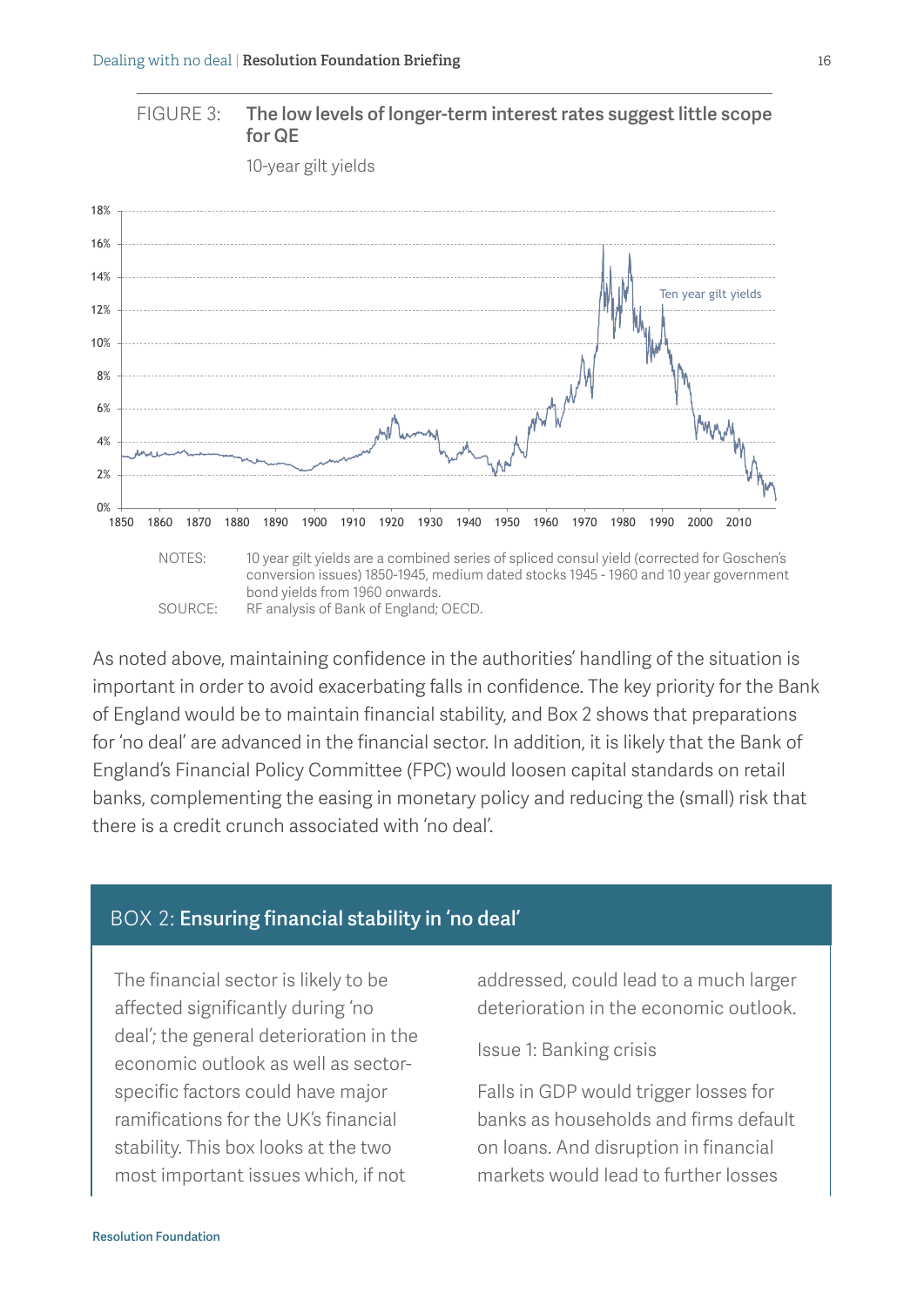from falling asset prices. As a result, banks might see unusually large withdrawals. This could leave them short of cash to meet their day-to-day needs.

This scenario would only lead to a banking crisis if either the banking sector had inadequate capital to absorb losses or had a shortage of liquidity to meet funding requirements. Since the financial crisis, there have been significant efforts to improve the capital and liquidity positions of banks. In the latest round of stress tests, the Bank of England estimated that the major UK banks all had enough loss absorbing capacity to cope with a severe 'no deal' scenario. Banks have also substantially raised their holdings of liquid assets since the financial crisis, and the Bank of England is much better positioned to be able to provide liquidity to banks if necessary. Taken together these significantly reduce the risk of a banking crisis resulting from 'no deal'.

However, there are two outstanding concerns. First, the post-crisis regulatory framework for banks has yet to be tested in a recession. It is possible that banks will not want to call on their capital buffers, and so will choose instead to restrict lending; this could exacerbate the macroeconomic shock. Second, while the public stress tests cover the largest seven UK banks, it is less clear if some of the smaller 'challenger' banks are as well capitalised and in a position to continue to provide credit to the economy through a downturn. While unlikely to be large enough to trigger a widespread banking crisis, these smaller banks can have material market share for some products – for example 55 per cent of net mortgage lending in 2016 was from banks not included in the main Bank of England stress testing exercise.

Issue 2: Disruption in cross-border financial services

The economic consequences of 'no deal' could be worse if financial services provided by EU financial institutions to UK households and firms were disrupted. This disruption would be caused by new regulatory barriers which would apply automatically as the UK left the EU (absent mitigating actions by regulators and governments), affecting the availability of financial services to the economy and increasing volatility in financial markets.

These risks have been largely mitigated by a combination of restructuring by cross-border financial firms (to ensure their continued access to EU and UK markets) and contingency arrangements by regulators/ governments. For example, EU banks have either set up UK-based subsidiaries or will rely on the UK's plan to temporarily recognise EU branches to continue to serve UK clients.

There remain a number of challenges in ensuring no disruption of crossborder services. First, some areas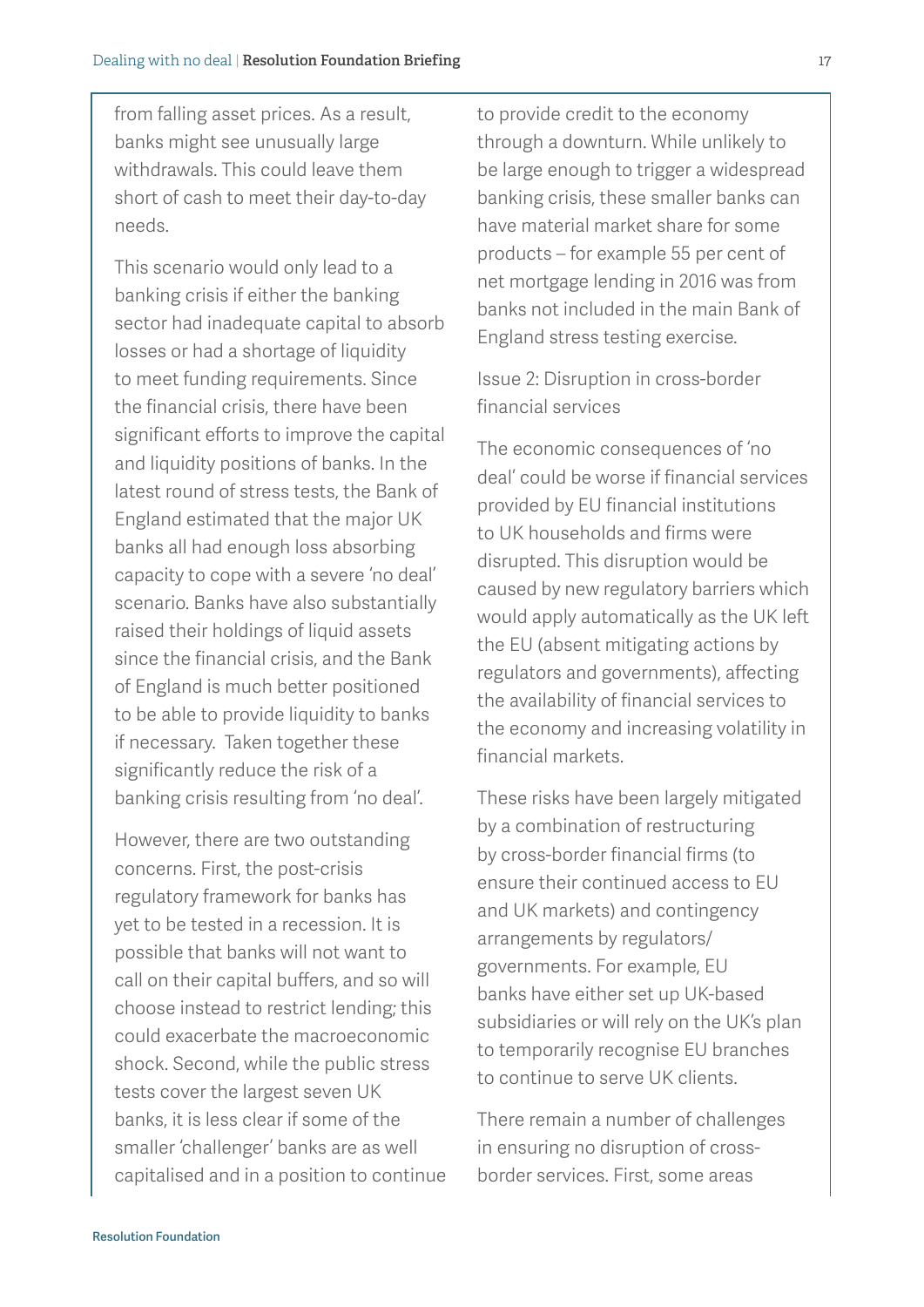of responsibility fall to national governments/regulators rather than EU-wide bodies. This means that contingency provisions are not uniformly in place across countries for provision of services to the EU from UK-based firms. Second, the EU is yet to make arrangements in some areas that could affect crossborder services. For example, the UK government has approved measures to allow the transfer of personal data from the EU, but there is no reciprocal arrangement. While reports suggest firms have responded to this with alternative arrangements, there remain operational risks. Finally, some of the contingency measures are nonpermanent. For example, the three major UK-based central counterparties will be recognised by the EU regulator in the case of 'no deal'. But this arrangement is not permanent and does not guarantee that services will not be disrupted in the future.

The two primary risks discussed above are not an exhaustive list of the financial stability challenges. For example, falls in asset prices (particularly for financial assets) would impact insurance firms which could have ramifications for customers. And more generally, there is the potential for currently unidentified risks to manifest; significant focus has been on the risk of a banking crisis, because 2008-09 is still fresh in people's minds, but other areas of the financial sector could also disrupt the real economy. However, given the resources invested by the Bank of England, Financial Conduct Authority, and EU regulators in preparing for 'no deal', it is clear that steps have been taken to mitigate the most significant risks. This reduces the risk of major financial firms failing or substantial disruptions in the provision of financial services to households and businesses. But it is still likely that 'no deal' will be accompanied by significant volatility in financial markets.

## Fiscal policy would become the main tool for supporting demand in the aftermath of 'no deal'

With monetary policy quickly running up against the constraint of the lower bound on interest rates, fiscal policy needs to play a more immediate and significant role in stabilising output following 'no deal'. In the aftermath of the 2008 financial crisis, twothirds of the overall support from macroeconomic policy came from loosening monetary policy.15 However with monetary policy only able to provide – at best – support of around 1 per cent of GDP, fiscal policy will have to take a much more central role in response to

<sup>15</sup> See, J Smith, 'Failing to plan = planning to fail: The risk of recessions and the importance of macroeconomic policy in limiting the damage they cause', July 2019.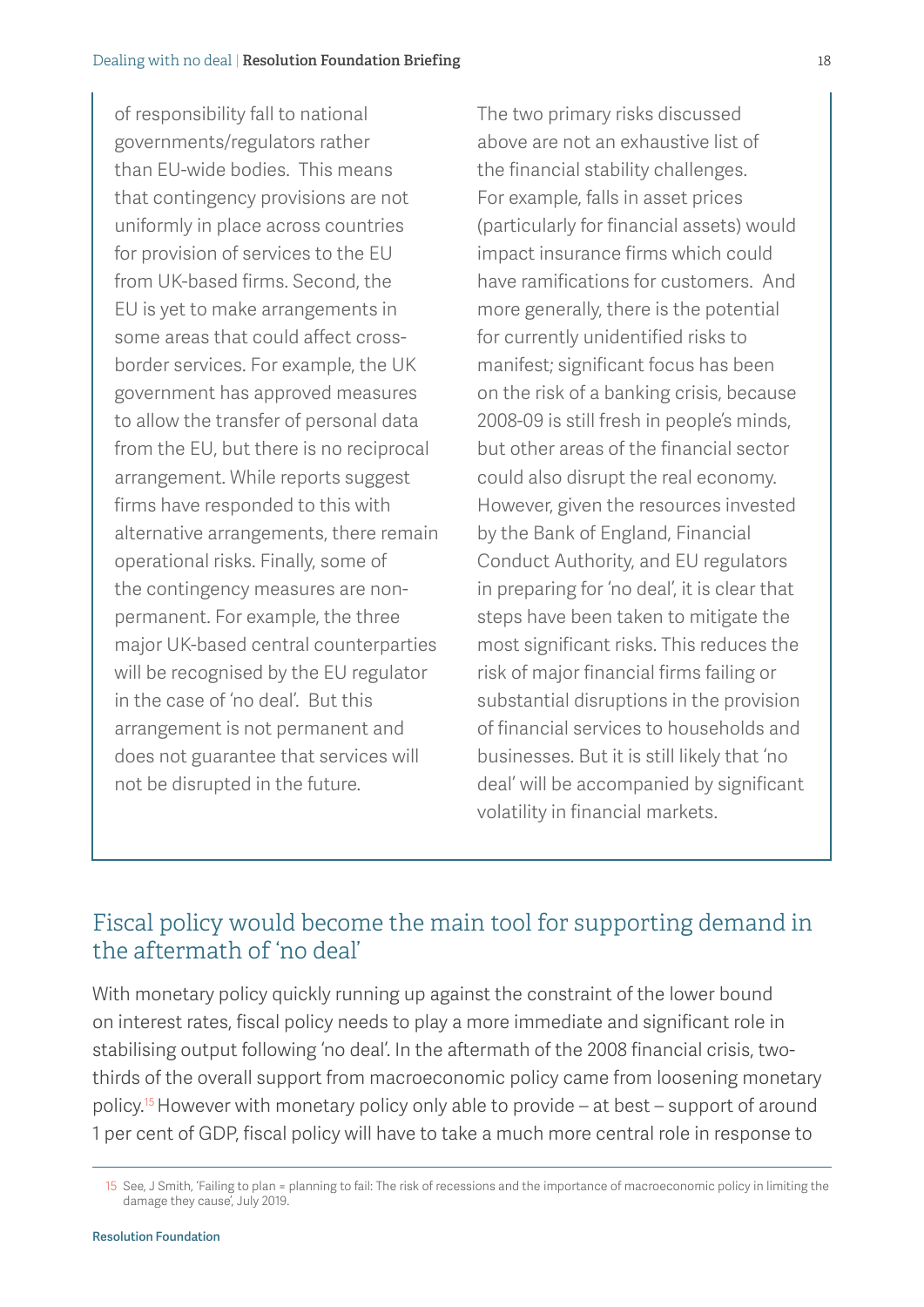'no deal'. With the automatic fiscal stabilisers also likely to be weaker today than in 2008, more of this support will likely need to come from discretionary changes in tax, spending, and other fiscal policy instruments.

Allowing fiscal policy the scope to act would likely require a suspension of the current fiscal rules. While the current 2 per cent structural deficit target does allow for the operation of the automatic stabilisers, the around £20 billion of headroom that the Government had against its 2020-21 borrowing and debt target at the time of the March 2019 Spring Statement is unlikely to be sufficient to accommodate the level of support required in the near-term. That's particularly true given that the combination of economic and fiscal developments since March and the £13.4 billion increase in spending announced for 2020-21 in the Spending Round earlier this month is likely to have already exhausted most, if not all, of this headroom.<sup>16</sup> This should not be a constraint on the fiscal policy response – indeed circumstances like 'no deal' and the significant negative shock for the UK economy it entails is exactly why the Charter for Budget Responsibility has an escape clause so that government does not have to meet its fiscal rules in those circumstances.17

In looking to stimulate economic activity, fiscal policy should rely on measures which are temporary in nature, targeted on the problems facing the economy, timely in their response as well as having the maximum possible impact on the economy. However there are inevitable tensions between these objectives, which require compromises at the margin. For example, VAT reductions can be enacted quickly but deliver benefits to all consumers and not only those with the highest propensity to consume. By contrast, capital investment has the highest multiplier effect on the economy but can take several years to implement. Finally, while discretionary fiscal policy needs to act quickly, comprehensively, and at a scale that responds to the severity of the shock and limitations on other stabilisation tools, the effectiveness of any fiscal stimulus package would be enhanced if it is accompanied by a credible plan for returning to the public finances to a sustainable position once the economy has recovered.

In order to provide a baseline for our analysis of the policy response, below we start by looking at the fiscal implications of 'no deal' and discusses the possible scale and components of a comprehensive, multi-year fiscal stimulus and adjustment package designed to support the economy in its aftermath.

<sup>16</sup> See, A Corlett, D Tomlinson, M Whittaker & T Bell, 'Rounding up: Putting the 2019 Spending Round into context', September 2019. 17 The fiscal framework allows for the fiscal rules to be suspended in the face of a 'significant negative shock'. See: [Charter for](https://www.gov.uk/government/uploads/system/uploads/attachment_data/file/583547/charter_for_budget_responsibility_autumn_2016_update_final_for_laying_web.pdf)  [Budget Responsibility: Autumn 2016 update](https://www.gov.uk/government/uploads/system/uploads/attachment_data/file/583547/charter_for_budget_responsibility_autumn_2016_update_final_for_laying_web.pdf), HM Treasury, 2017.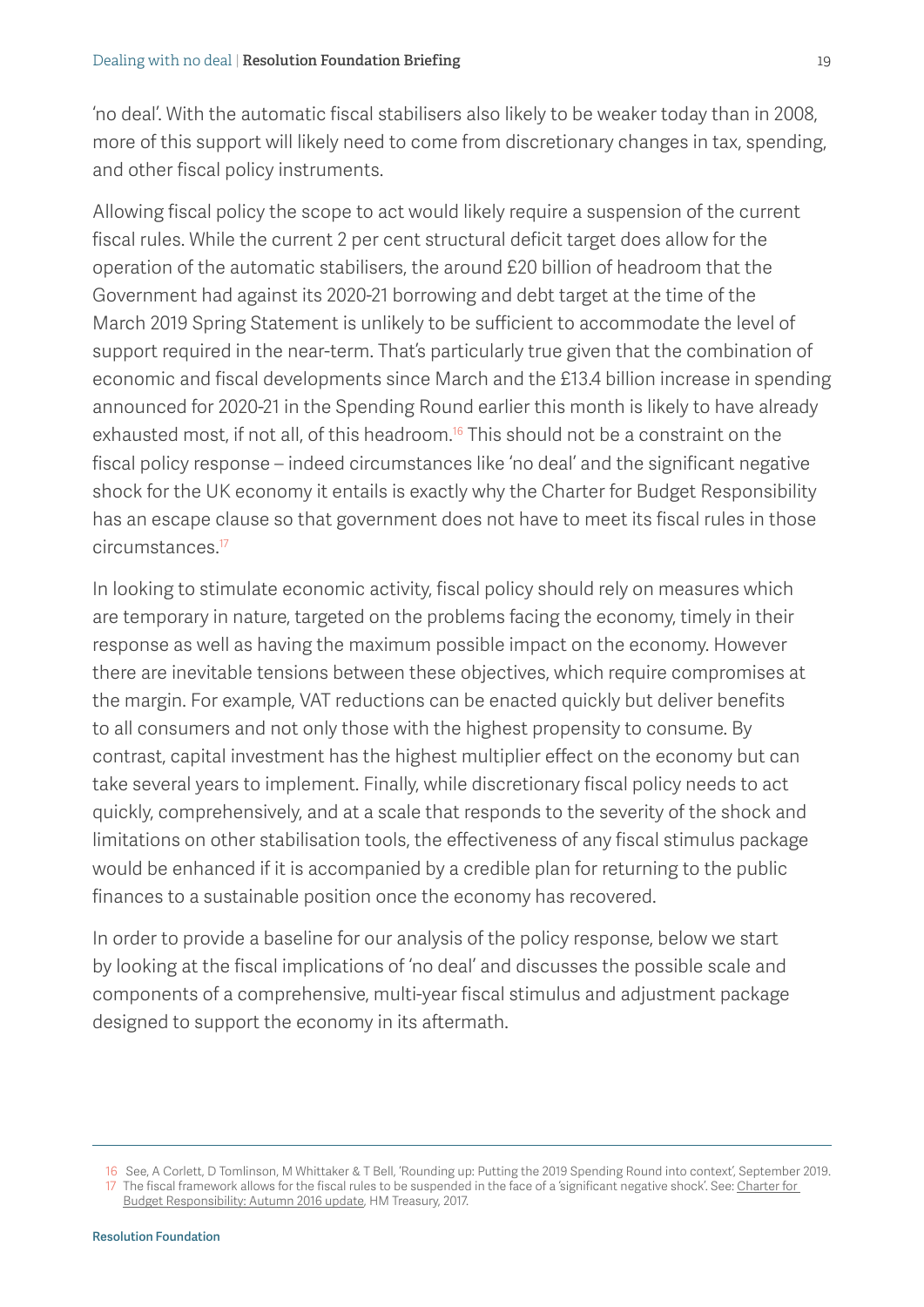## 'No deal' would have adverse consequences for the public finances

We estimate the impact of 'no deal' on the public finances before discretionary policy action is taken by running the Bank of England's 'disruptive' macroeconomic scenario through a model based on the OBR's fiscal 'ready-reckoners'. These provide a simple, mechanical mapping of economic developments onto the fiscal position - to estimate the fiscal implications of 'no deal'.<sup>18</sup> The results are then compared against a baseline counterfactual drawn from the OBR's most recent (March 2019) Economic and Fiscal Outlook<sup>19</sup>

The results of this modelling suggest that 'no deal' would have significant adverse consequences for the public finances - adding around £50 billion to borrowing in 2023-24 and causing debt to rise as a share of GDP in every year from 2020-21. As shown in [Figure](#page-20-0)  [4,](#page-20-0) this net fiscal impact is the result of modest direct benefits and significant indirect costs. Specifically, the around £50 billion (or roughly 2 per cent of GDP) net increase in borrowing by 2023-24 is attributable to the combination of two factors.

- First, there is a £10 billion direct benefit to the public finances from the tariff revenue collected on EU and non-EU imports. As in the OBR's post-Referendum forecasts, we assume that any savings on our net contribution to the EU are recycled into spending on domestic replacement programme and therefore generate no net benefit to borrowing over the next few years.20
- Second, there is around £60 billion of indirect costs to the public finances in 2023- 24 as a result of the adverse effect of 'no deal' on the economy. This includes: a roughly £20 billion reduction in income tax and National Insurance Contributions as a result of lower earnings growth and employment; an £11 billion increase in welfare spending due to the 20 per cent increase in unemployment in the baseline and 2.4 per cent higher inflation in 2020-21 which feeds through to inflation-linked benefits; and around £20 billion in debt interest costs due to a combination of an increase in the debt-to-GDP ratio of 15 percentage points and a 0.5 percentage point increase in debt-servicing costs, and higher inflation which pushes up the cost of indexlinked gilts.

<sup>18</sup> For the purposes of this exercise we assume that the UK leaves the EU at the start of 2020.

<sup>19</sup> To maintain consistency with the OBR's latest published forecasts in March 2019, the baseline has not been updated either for the outcome of the 2019 Spending Round or forthcoming changes in the statistical treatment of student loans.

<sup>20</sup> As the 2019 Spending Round concluded on 4 September 2019 has already increase resource spending by £13.8 billion per year relative to the OBR's March 2019 EFO forecast, one could argue that the Government has already spent any potential savings on the UK's £13 billion annual net contribution to the EU.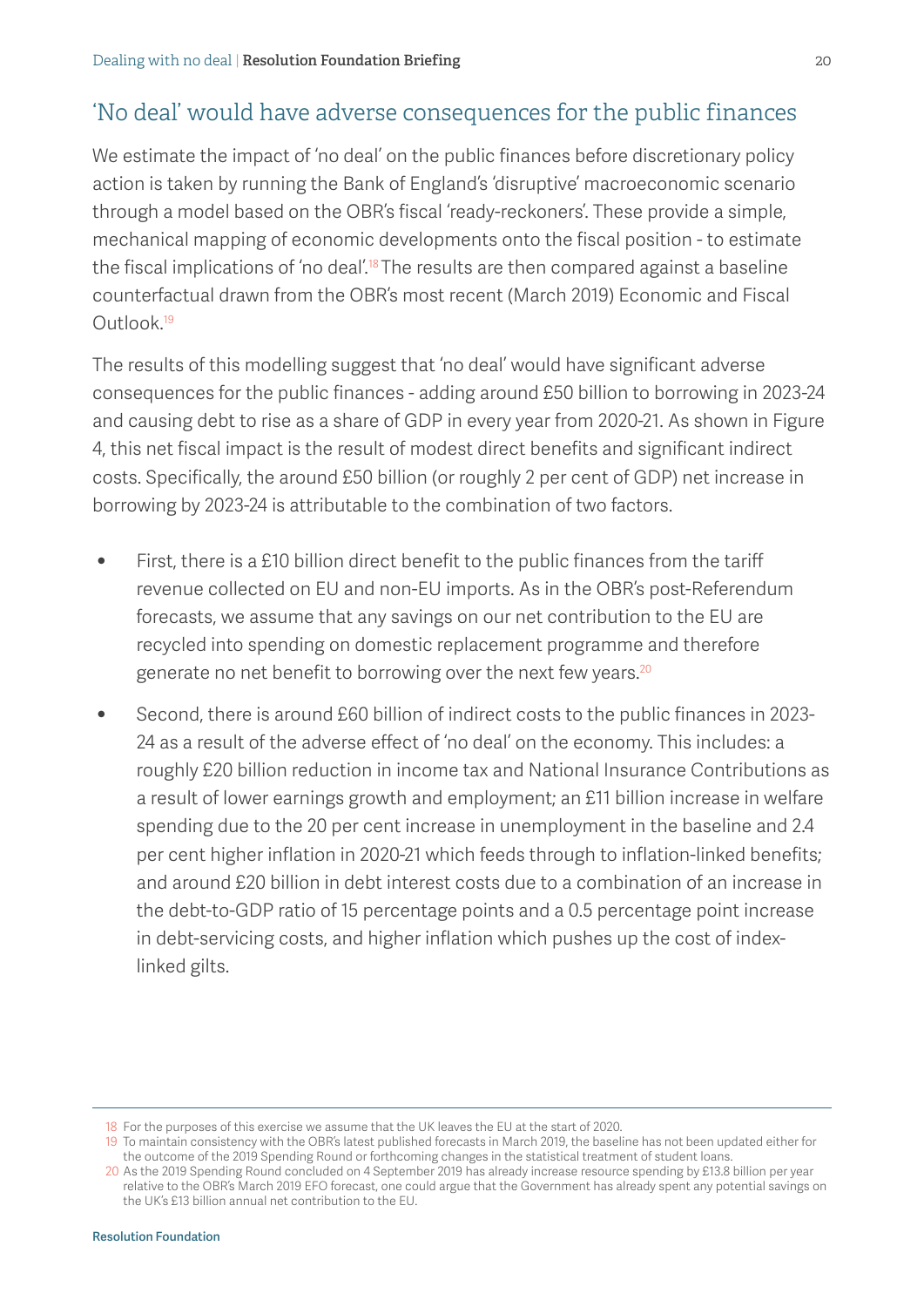#### <span id="page-20-0"></span>FIGURE 4: Higher spending and lower tax receipts add £50 billion to borrowing following 'no deal'

Sources of difference in PSNB (based on the Bank of England's 'disruptive' scenario) compared to the March 2019 OBR projection



As shown in [Figure 5,](#page-21-0) relative to the March 2019 projection, the sharper reduction in demand than supply in the aftermath of 'no deal' means that the government does not immediately breach its 2 per cent structural borrowing target. But, as mentioned above, if the baseline was updated, the limited headroom under the fiscal targets has probably already been breached and certainly would be following a 'no deal'. Debt begins rising as a share of GDP from 2020-21 and reaches around 88 per cent of GDP by the end of the forecast, due to a combination of the rise in borrowing and smaller and slower-growing economy than in the baseline.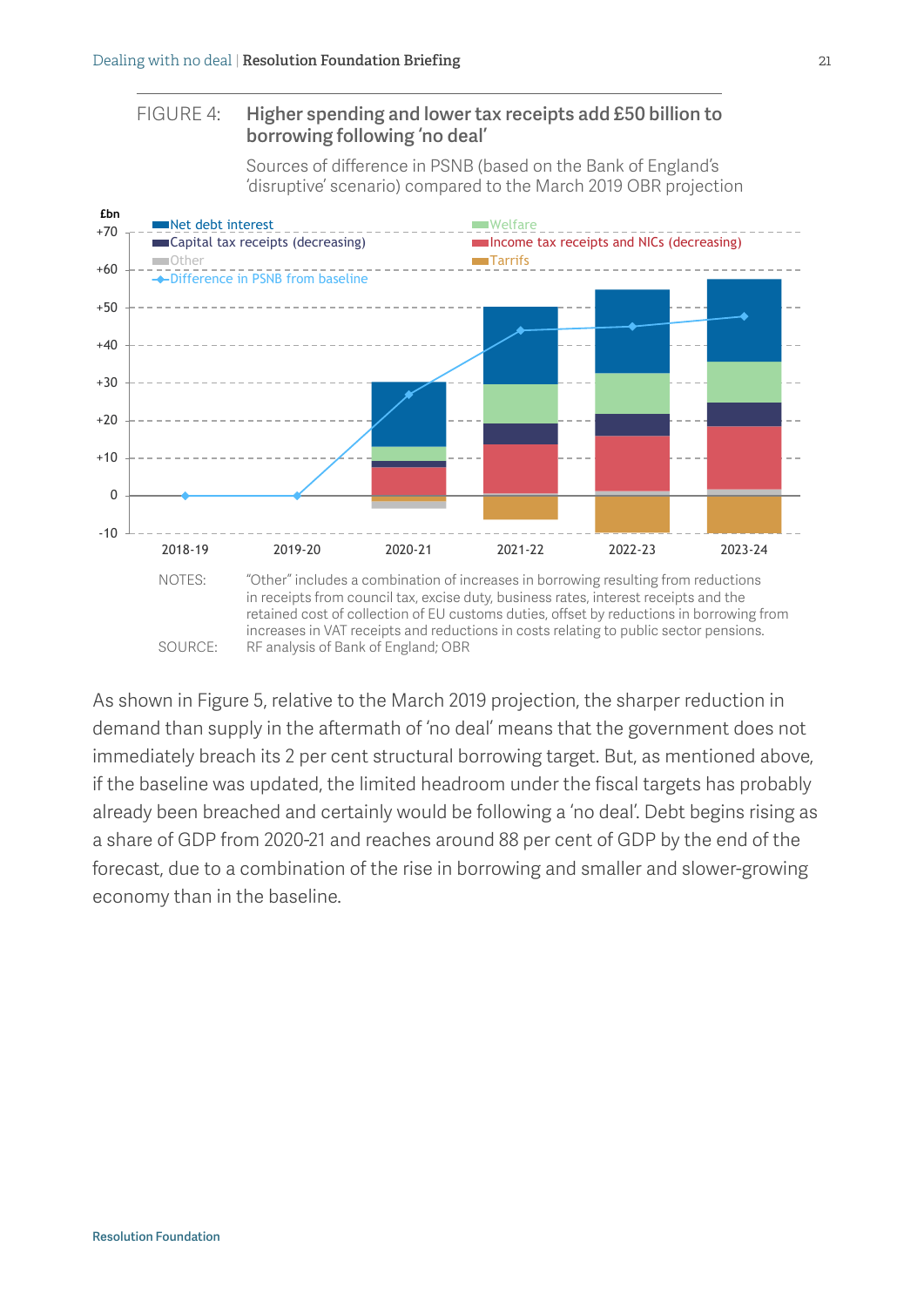2017-18 2019-20 2021-22 2023-24

<span id="page-21-0"></span>



60%

2017-18 2019-20 2021-22 2023-24

 $0.0\%$   $\qquad$   $\qquad$  2017-18

SOURCE: RF analysis of Bank of England; OBR

While 'no deal' would entail a significant negative shock to the public finances, fiscal policy does have significant room for temporary discretionary action. At 1.3 per cent of GDP in 2019-20, the starting level of borrowing is below its pre-crisis levels and rises by only around 2 per cent of GDP as a consequence of 'no deal'. While debt in 2019-20 is more than twice its pre-crisis level, historically-low interest rates mean that debt interest costs remain below the levels recorded in the late 1990s, even after taking account of the effects of 'no deal', as shown in [Figure 6.](#page-22-0)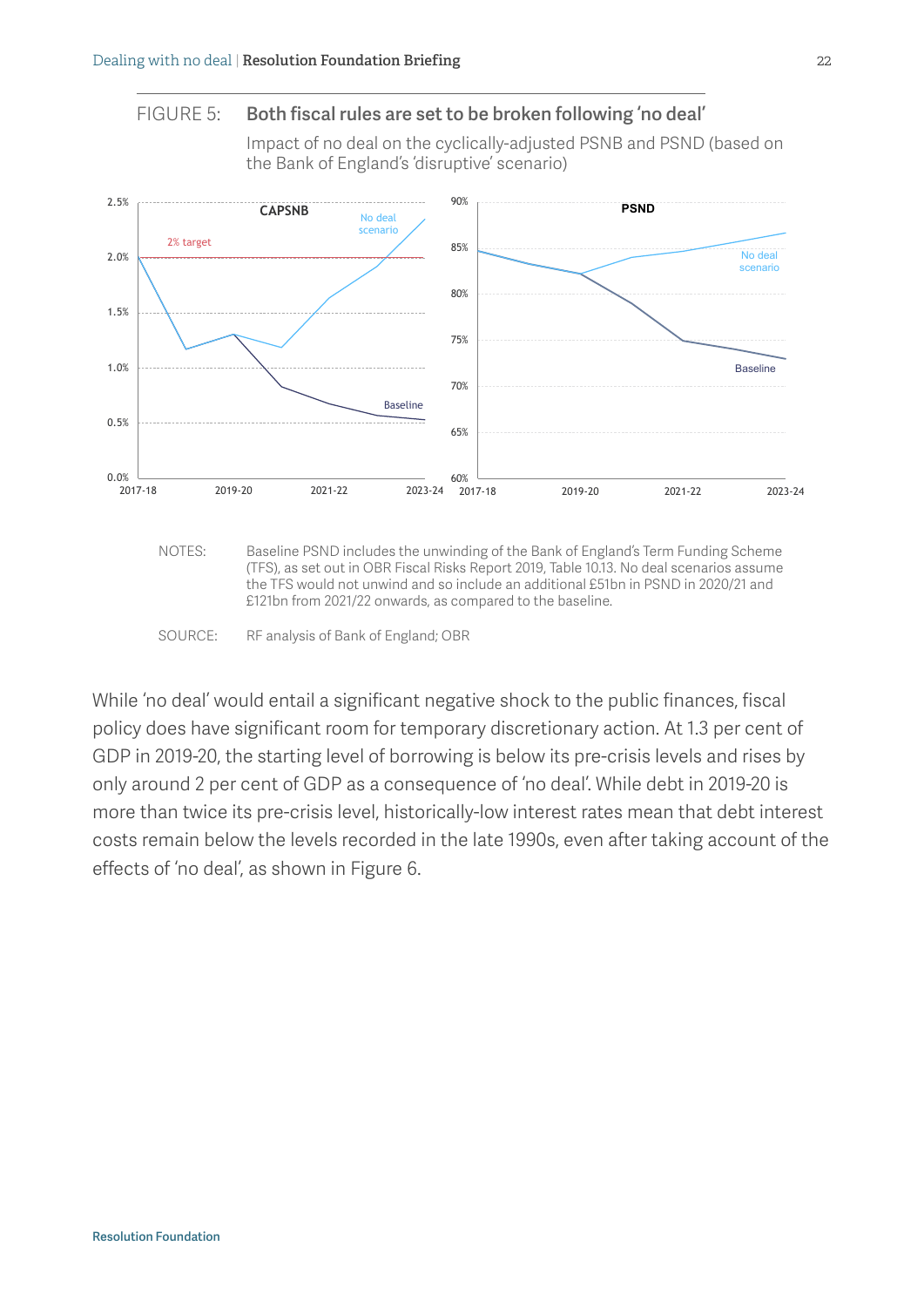#### <span id="page-22-0"></span>FIGURE 6: Debt levels remain elevated compared to the past, but debt servicing costs are low

Public sector debt servicing costs as a proportion of tax receipts (left axis) and public sector net debt as a proportion of GDP (right axis)



NOTES: Historic data up to 2017-18 with forecasts for subsequent years. 'No deal' Brexit is assumed to take place in 2020-21. Baseline PSND includes the unwinding of the TFS, as set out in OBR Fiscal Risks Report 2019, Table 10.13. No deal scenarios assume the TFS would not unwind and so include an additional £51bn to PSND in 2020/21 and £121bn from 2021/22 onwards, as compared to the baseline.

## A comprehensive fiscal policy package to support demand and supply while restoring sustainability

This section considers the potential size, composition, and profile of an illustrative discretionary fiscal policy package designed to support both the supply and demand side of the UK economy in the near term, while also restoring fiscal sustainability in the longer term. The illustrative fiscal package, summarised in [Table 2](#page-23-0), is comprised of four elements:

- 1. A £75 billion demand stimulus package of tax cuts and spending increases designed to support consumption, protect the most vulnerable, and sustain investment. The size of the demand stimulus package is calibrated to fill the 1 per cent of GDP output gap left after the monetary policy loosening described above, and is assumed to have an overall average fiscal multiplier of 0.5.
- 2. £20 billion of 'Emergency Supply Support' to help firms to maintain or rebuild working capital, build up inventories, and reconfigure supply chains during the period of temporary disruption of trade with the EU. This cash flow support is provided through a combination of grace periods on small business taxes to HMRC and one-year government-guaranteed emergency loans. The latter are

SOURCE: RF analysis of OBR, various and Bank of England, EU withdrawal scenarios and monetary and financial stability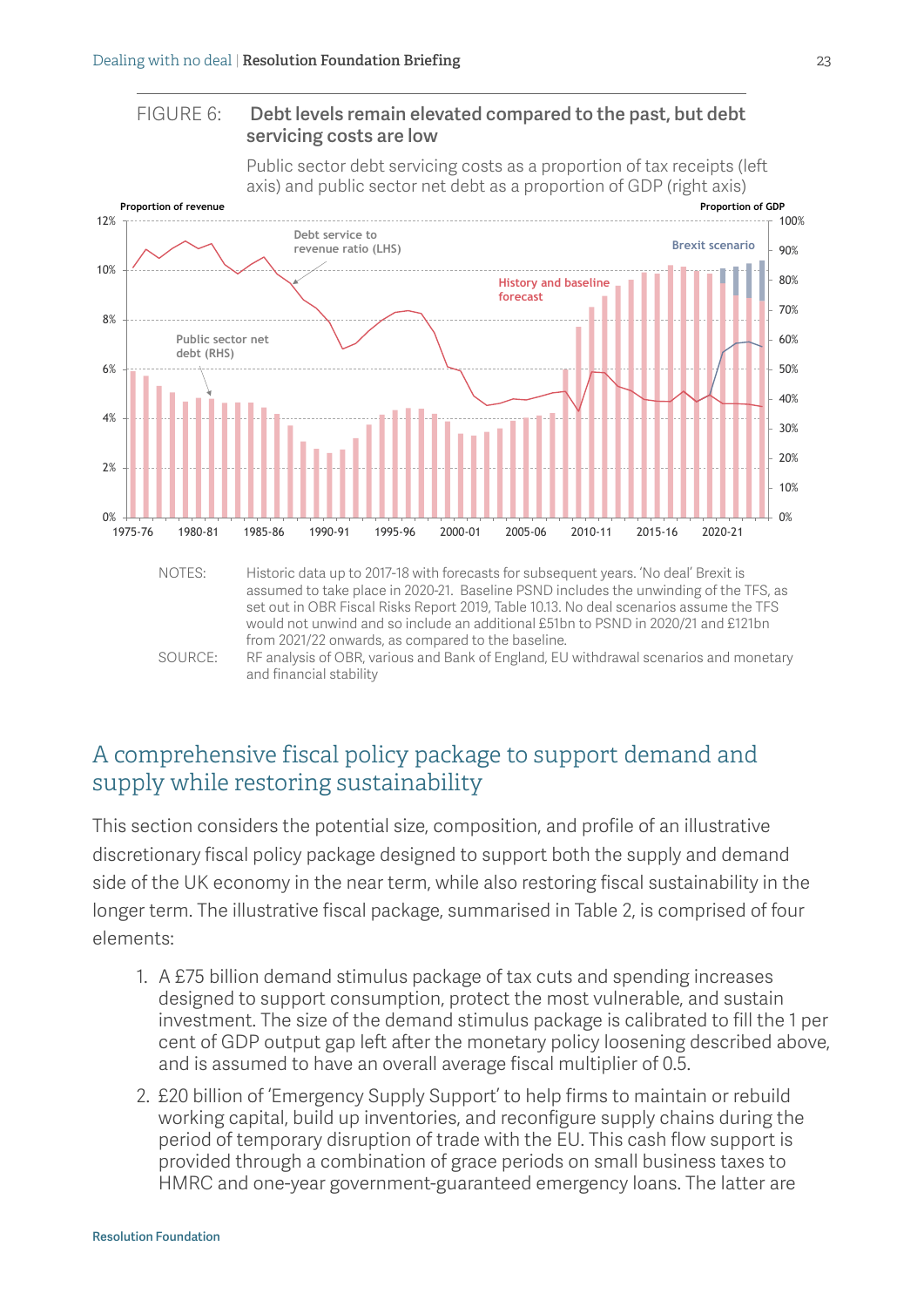assumed to have an expected default rate of around 30 per cent which would increase borrowing by around £5 billion in 2020-21.<sup>21</sup>

- 3. £100 billion of 'Transitional Supply Support' to individuals and firms to facilitate reskilling, retooling, and relocation of labour and capital from less competitive to more competitive sectors. These are also primarily assumed to take the form of government-guaranteed loans also with a four-year maturity and an expected default rate of 30 per cent – resulting in a £30 billion net cost to the taxpayer over the forecast period. The package also includes a provision for training schemes calibrated to provide places for half of the peak increase in unemployment – costing around £3 billion.
- 4. An illustrative fiscal consolidation of around £35 billion in 2022-23, designed to reduce borrowing to the 1.2 per cent of GDP level which stabilises the debt-to-GDP ratio by the final year of the forecast.

#### <span id="page-23-0"></span>TABLE 2: Impact of Fiscal Policy Package on public sector net borrowing

| PSNB £bn                                       | 2019-20 | 2020-21 |                 | 2021-22 2022-23 | 2023-24      | 4 Year<br><b>Total</b> |
|------------------------------------------------|---------|---------|-----------------|-----------------|--------------|------------------------|
| Baseline forecast (March 2019) <sup>a</sup>    | 29      | 21      | 18              | 14              | 13           | 96                     |
| No Deal Brexit (pre-stimulus package)          | 29      | 48      | 62              | 59              | 61           | 260                    |
| Net Impact of stimulus package, of which:      |         | 60      | 40              | 15              | 5            | 120                    |
| Demand Stimulus <sup>b</sup>                   |         | 40      | 30              | 5               | 5            | 75                     |
| Emergency Supply Support <sup>c</sup>          |         | 5       | $\mathbf 0$     | 0               | $\mathbf{0}$ | 5                      |
| Transitional Supply Support <sup>c</sup>       |         | 15      | 10 <sup>°</sup> | 5               | $\mathbf{0}$ | 35                     |
| Illustrative fiscal Consolidation <sup>d</sup> |         |         |                 |                 | $-35$        | $-35$                  |
| No Deal Brexit (Post-Measures)                 | 30      | 110     | 105             | 75              | 35           | 345                    |

NOTES: (b) the demand stimulus package includes a VAT cut, an 8 per cent uprating for benefits, and boosted capital investment, (c) emergency supply support targets short term supply shocks while transitional supply support aims to help the economy adjust to the long-run economic position, and (d) the mechanical estimate of the fiscal consolidation required to keep the debt-GDP ratio constant in 2023-24. Totals may not sum due to rounding. SOURCE: (a) OBR, Economic and fiscal outlook, March 2019

#### Demand stimulus package

The £40 billion demand stimulus package (in 2020-21) is designed to fill the remainder of the output gap left by monetary policy and balance the need for any support to be timely, targeted, and temporary. Specifically this means that the package is aiming to provide stimulus equal to around 1 per cent of GDP. The stimulus package has three main parts.

<sup>21</sup> We have assumed the Government's package will address half of the temporary supply shock. In addition, the fiscal multiplier for the measures is assumed to be 0.5, in line with the OBR's fiscal multiplier for government borrowing.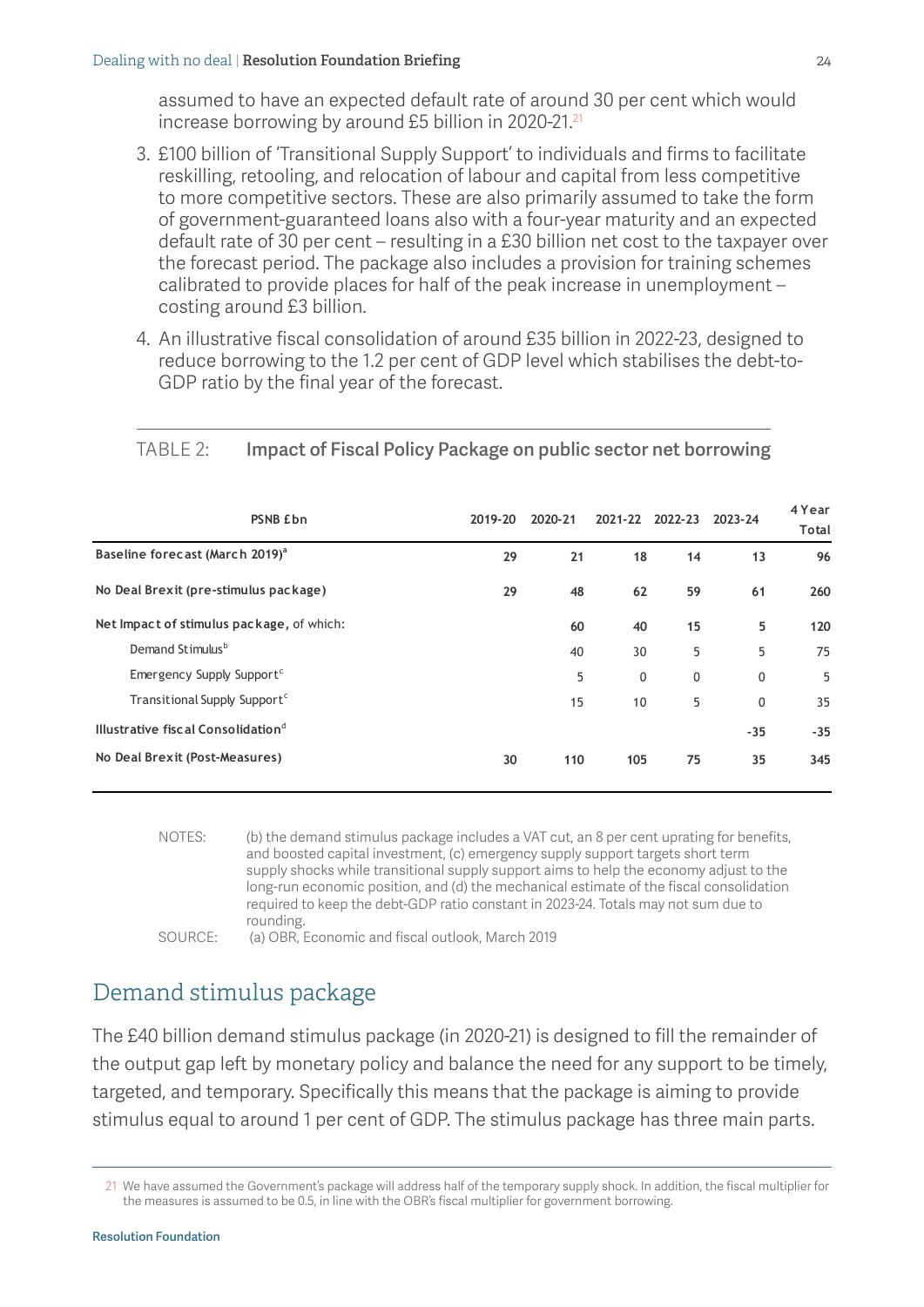The first and largest element is a two-year 2.5 percentage point reduction in VAT from 20 per cent to 17.5 per cent costing around £30 billion over the next two years. While the VAT cut is less well targeted and benefits all consumers rather than those with the highest propensity to consume, it has the great advantage of being both fast-acting and temporary.

The second element is an 8 per cent increase in working-age benefits costing around £10 billion. Absent action, the large rise in inflation (peaking at 4.3 per cent) resulting from the rapid devaluation in sterling would significantly reduce real incomes. This would also be true in the short term for those relying on benefit income given lags in uprating.<sup>22</sup> The rise in benefit payments aims to mitigate this issue as well as providing a generalised support to demand.

Raising benefit payments would be a more effective part of a stimulus package than cuts in tax rates (either corporate or income tax/National Insurance) for a number of reasons. First, evidence suggests that fiscal multipliers (the impact of increased net government spending) are twice as high for welfare payments than for taxes on income.<sup>23</sup> Second, raising benefit payments provides more targeted support for poorer households who may be more affected by a recession and tend to have lower savings.<sup>24</sup> Indeed, as Figure [7](#page-25-0) shows, 69 per cent of the boost in incomes from this increase in benefits goes to the bottom half of the income distribution. And third, history has shown that it is easier to reverse real increases in welfare spending by freezing payments than it is to raise taxes on incomes. Being able to reverse the stimulus package is important to maintain longterm fiscal sustainability.

The third and final element of the demand stimulus package is £12 billion in additional capital expenditure (in 2020-21), roughly twice the amount that the Labour government brought forward following the 2008 financial crisis.

Spending on this scale would be challenging given time lags. The government could give itself the best chance of achieving it by focusing on speeding up existing public sector investment and directly stepping in to replace stalled private sector construction (rather than simply trying to incentivise the private sector to continue, as in the financial crisis), alongside making provision for the additional infrastructure needed to alleviate UK/EU transport bottle-necks and strengthening the UK's trade connections outside the EU. This would reinforce the Emergency and Transitional Supply Support packages, outlined

<sup>22</sup> Benefits are generally uprated each April in line with CPI inflation in the previous September.

<sup>23</sup> See OBR, 'Economic and Fiscal Outlook', July 2015.

<sup>24</sup> See C Pacitti & J Smith, A problem shared?: What can we learn from past recessions about the impact of the next across the income distribution?, Resolution Foundation, August 2019.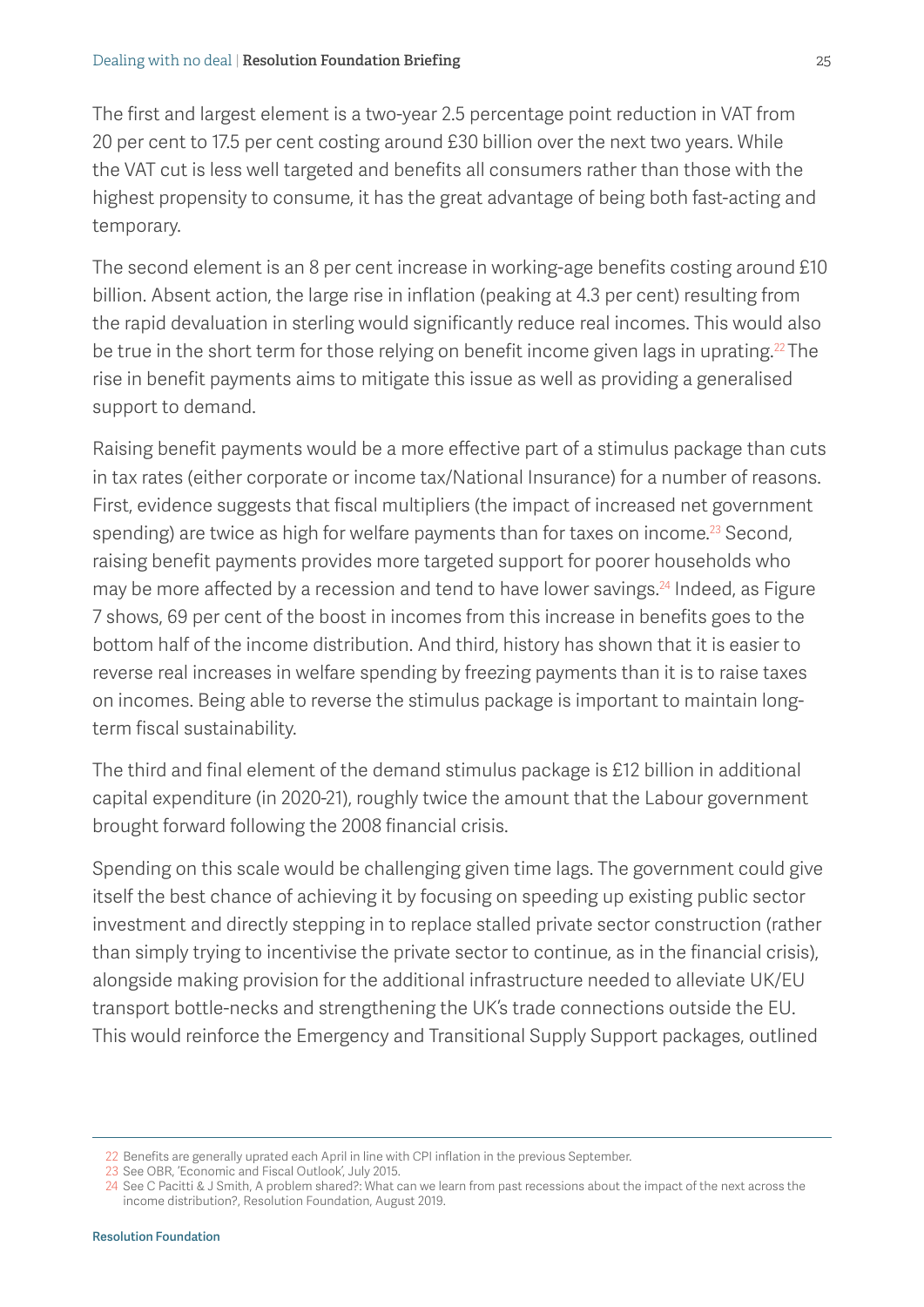below. As capital projects take several years to plan and deliver, various elements of the package should be carried over to future years but withdrawn slowly. The appropriate pace of unwinding the fiscal stimulus is discussed further below.

#### <span id="page-25-0"></span>FIGURE 7: Boosts to welfare spending help those at the bottom of the income distribution most



Proportion of aggregate change in income flowing to households by income decile: 2020-21

# Emergency Supply Support

As discussed above, a no deal Brexit is likely to generate a number of temporary disruptions to the flow of goods, services, people, and capital.<sup>25</sup> No published economic scenario has included an estimate of the size of this temporary supply shock. However, based on the immediate negative shock to employment and investment in the 'disruptive' scenario, we have assumed the temporary element of the supply shock to be around 1 per cent of GDP in 2020-21.

In order to minimise the temporary impact on the supply side of the economy, there are a number of steps that could be taken. These include emergency financial support to avoid cash flow pressures turning into permanent losses of productive capacity. Such 'Emergency Supply Support' would aim to help firms temporarily affected to maintain or rebuild working capital, build up inventories, reconfigure supply chains, and retain workers during the period of temporary disruption of trade with the EU. We assume that

<sup>25</sup> We have assumed the Government's package will address half of the temporary supply shock as it fiscal policy will be unsuited to address all temporary issues. In addition, the fiscal multiplier for the measures is assumed to be 0.5, in line with the fiscal multiplier for government spending.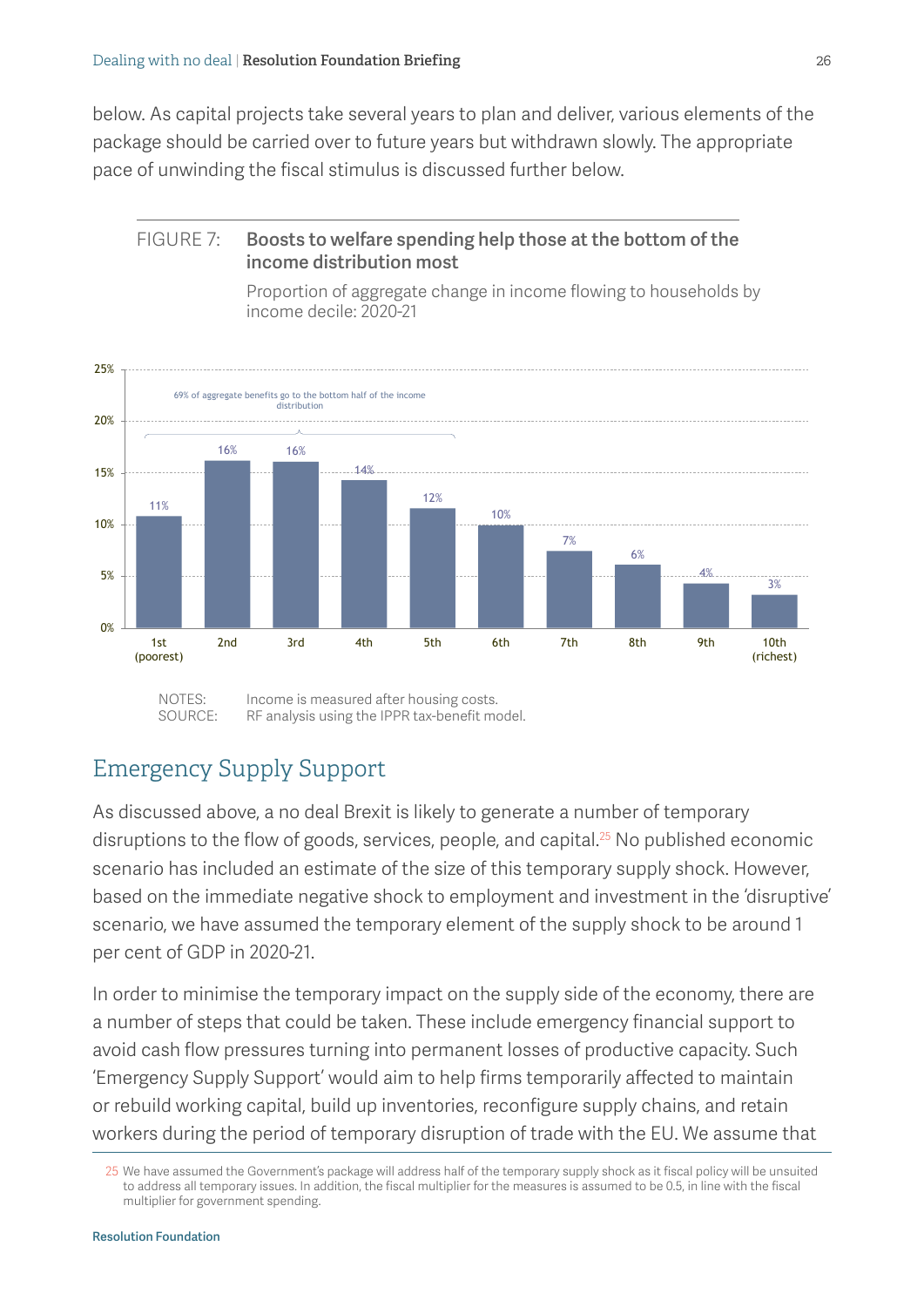part of this support takes the form of £20 billion in government-guaranteed loans of up to one year (2020-21) to help viable firms cope with temporary disruptions to their supplies of inputs, capital, or labour, or to their ability to access established export markets. As it did in the financial crisis, HMRC could also extend grace periods for the payment of VAT and employer National Insurance Contributions (NICs).

As the VAT and NICs grace period would simply be an adjustment to the timing of payment, the impact on accrual-base public sector net borrowing would be limited to the expected default rate on the guaranteed short-term loans. This is estimated to be around £5 billion in 2020-21, based on an assumed 30 per cent default rate on a total loan portfolio of £20 billion.<sup>26</sup> The size of the loan portfolio is assumed to equal the total size of the temporary element of the supply shock in 2020-21.

The loans would carry a rate of interest equal to the interest rate on a one year Treasury bill, plus a premium to compensate for some of the estimated credit risk of the borrower and administration cost by the bank. They would be guaranteed by the government but administered by private banks with experience of small business lending. Firms that receive these short-term loans should have to:

- demonstrate that they have an ongoing trading relationship with a counterparty in the EU or rest of the world which has been disrupted by Brexit;
- that the disruption is expected to be temporary and last no longer than one year;
- that the proceeds of the loan will be used to deal with the cost of that temporary disruption by, for example, building up working capital, stockpiles of inputs or exports, source alternative suppliers domestically or abroad;
- pledge collateral to be claimed by the government in the event of default; and
- commit to not reducing their workforce during the period for which they are in receipt of the loan.

## Transitional Supply Support

In addition to temporarily supporting supply, the government can play a key role in smoothing the process of transitioning to a new underlying economic structure that will be required by the permanent supply shock.

The extent to which the structure of the economy will change depends on the new trading relationship with the EU. But to the extent that that there are permanently higher barriers to trade with the EU, the UK economy must transition away from producing

<sup>26</sup> This is twice the current average default rate on small business loans.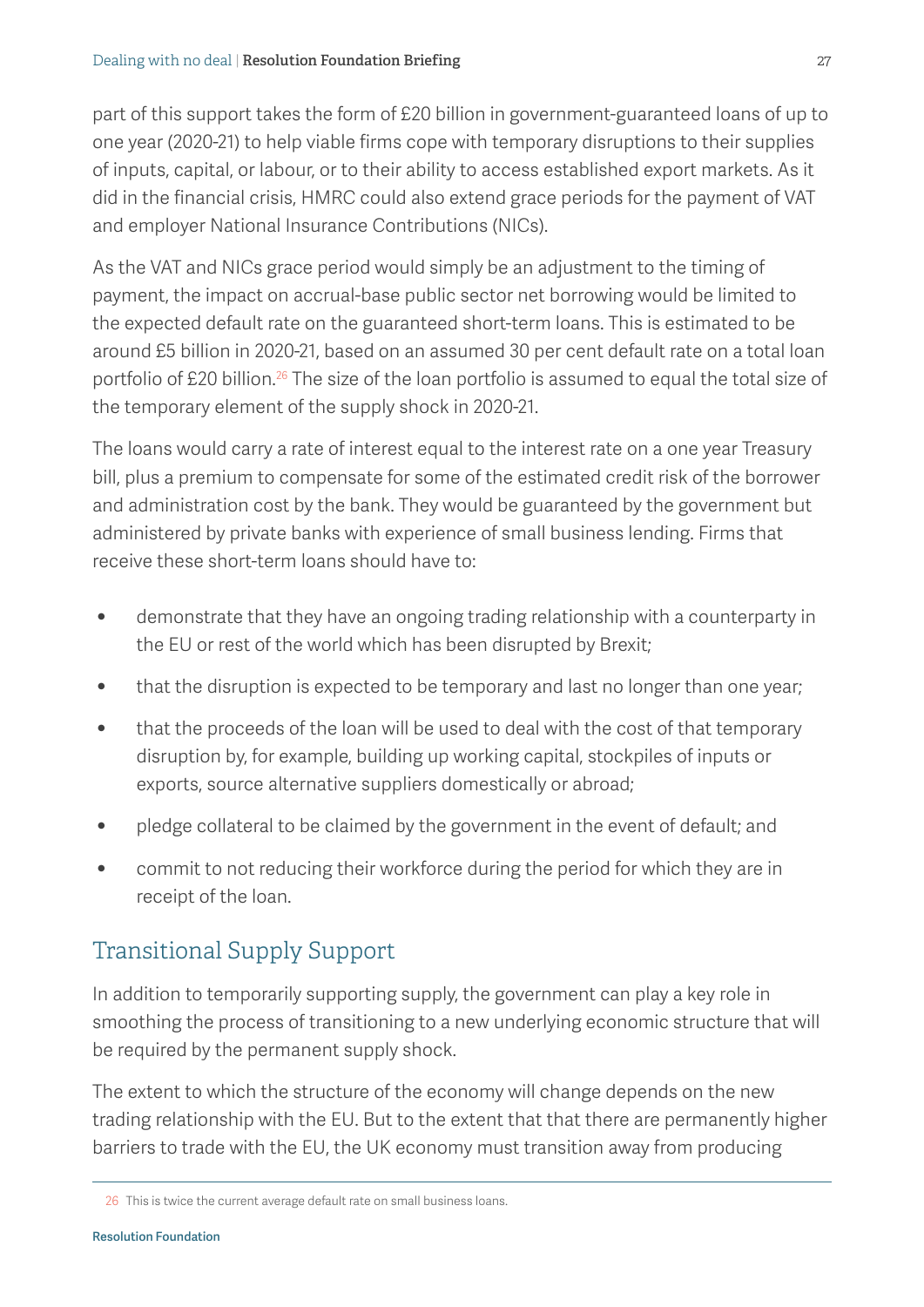services. SOURCE: RF analysis of ONS

goods and services for the EU export market, and move towards production of goods and services either for domestic consumption or the rest of the world. [Figure 8,](#page-27-0) provides a simple high-level analysis of the type of sectors that might shrink (those in the bottom, blue triangle), compared with those that might expand (top, red triangle) in a 'no deal' environment. Such a transition is fundamentally about the movement of labour and capital between sectors and geographies. There are a number of reasons why categories in which there are large imports from the EU may be affected, however – not least if they involve complex cross-border supply chains. Such supply chains are common in complex manufacturing, such as car production.



<span id="page-27-0"></span>FIGURE 8: A product analysis of imports and exports to the EU

To support this structural transformation of the economy, £100 billion in 'Transitional Supply Support', also in the form of government-guaranteed loans, would be available for four years and be designed to help firms and individuals adjust to the UK's new trading relationships. It would be front-loaded, and taper to zero by 2023-24 when the UK's future trading relationships have been established and firms would be expected to return to operating on a full commercial basis. This presumes that the UK government, EU, and other countries quickly resume and conclude negotiations on their future trading relationship following the UK's departure from the EU on 31 October 2019. In the absence

government services, construction, maintenance and repair and manufacturing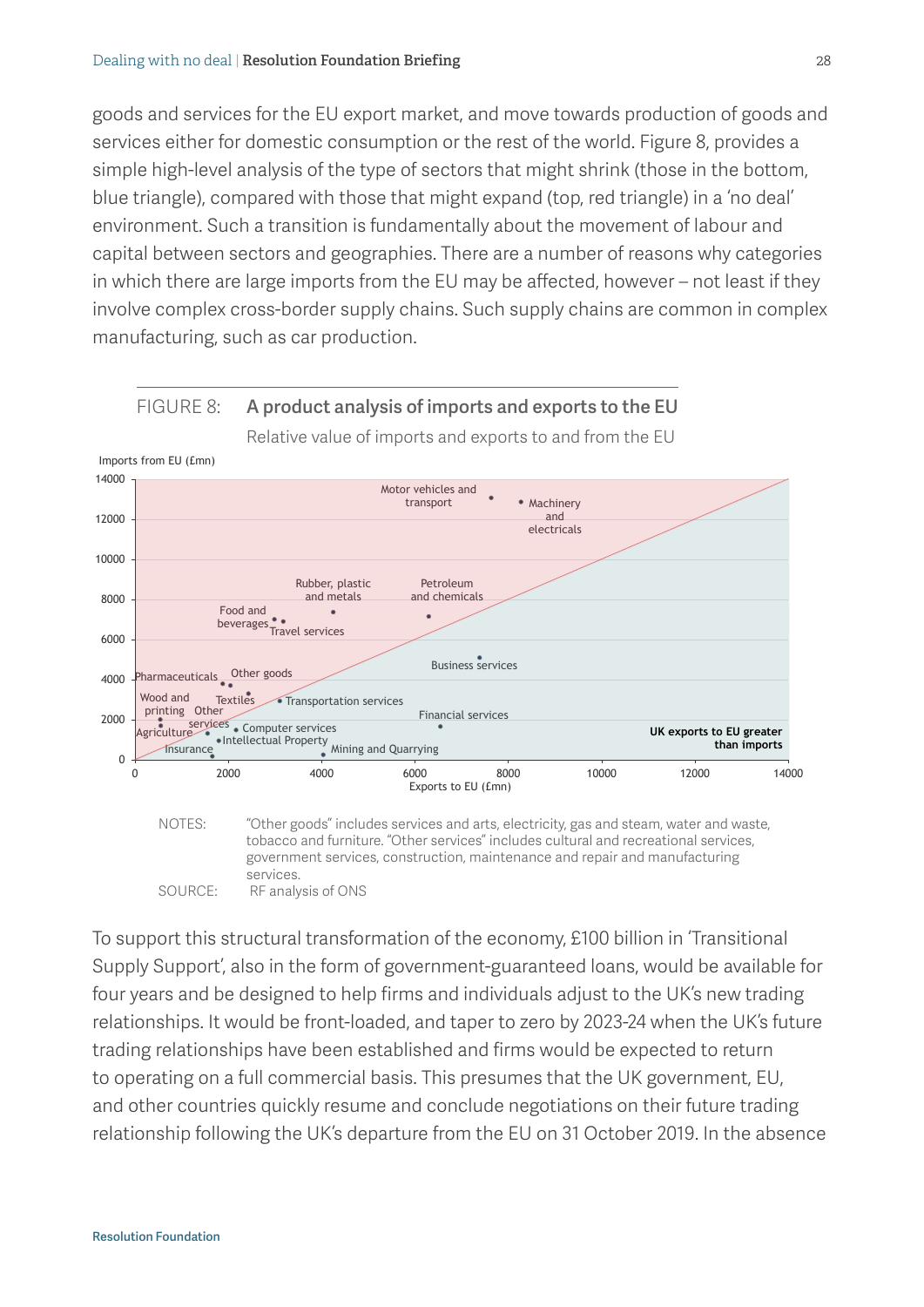of such clarity about the future terms of trade, it would be unclear whether many firms' restructuring plans and individuals' retaining programmes are appropriate and worth investing in.

The £100 billion government-guaranteed loan program is somewhat smaller than the size of the Bank of England's £127 billion Term Funding Scheme, and about 10 per cent of the total stock of business lending. These medium-term government-guaranteed loans would carry a rate of interest equal to the interest rate on a gilt of similar maturity, plus a premium to compensate for estimated credit risk of the borrower and the cost of administering the loan by a bank. They would also be conditional on the firm offering both collateral in the event of default and equity investment equal to proportion of the loans towards the proposed transition (be that from their own resources or other investors). In addition to these conditions, firms that receive these medium-term loans could have to demonstrate that:

- the disruption to their operations from Brexit and the planned permanent UK/ EU trading relationship is expected to be permanent and therefore require a restructuring of their business;
- there are alternative domestic or international markets which they can profitably sell into once the UK's future trading relationships have been established;
- the proceeds of the loan will be used to pay for the transitional costs inherent to restructuring of the business including the sourcing of new suppliers, purchase or reconfiguration of equipment, market research and sales promotion, payment of legal or other contractual fees, and payment of redundancy or one-off hiring costs; and
- commit to meeting the cost of workforce retraining, including for those workers made redundant as a result of the restructuring.

Transitional support to individuals could also take the form of help with retraining, jobsearch, and relocation for employment opportunities. This could be important because unemployment rises by around 600,000 under the 'disruptive' scenario. And getting dislocated workers back into employment would be a key part of the policy response, particularly where they are geographically concentrated. In order to do this effectively, policy makers would need target any retraining efforts towards sectors which are more likely to expand [\(Figure 8](#page-27-0)), and do so by providing dislocated workers with advice on how to acquire the necessary skills for those sectors. This could be done by expanding significantly the National Retraining Scheme (NRS).<sup>27</sup> The cost of doing so would depend

<sup>27</sup> Department for Education, [National Retraining Scheme](https://www.gov.uk/government/publications/national-retraining-scheme/national-retraining-scheme), 20 August 2019.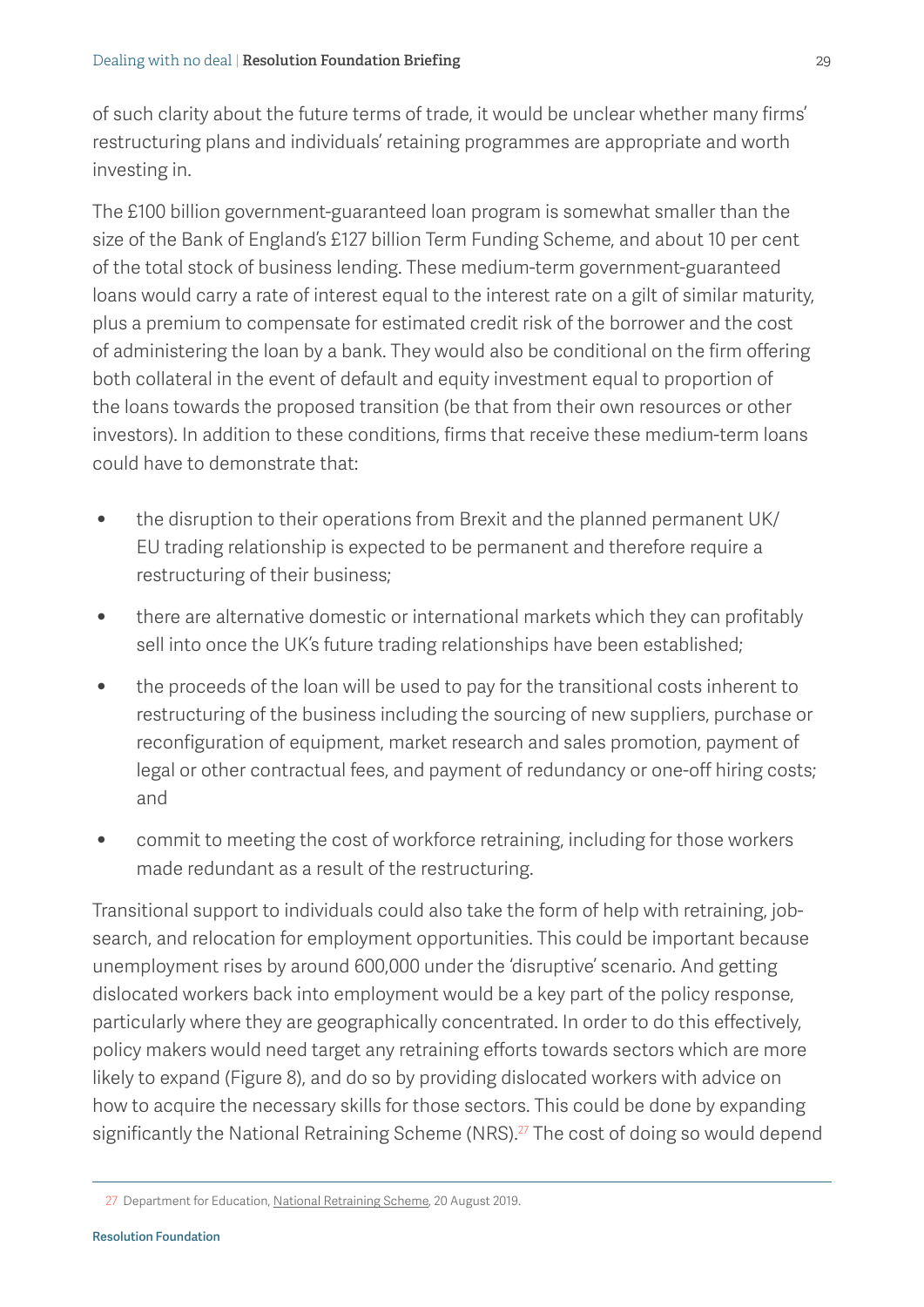on the extent of the required retraining, which will ultimately depend on the new relationship with the EU.28

With more certainty we can say that any increase in unemployment of this size would require a swift adjustment to Jobcentre Plus (JCP) operations. JCPs around the country are currently focused on delivering the transition to Universal Credit – meaning that they are focused on servicing a much larger client group than in the past. While they would previously be focused on those out of, but looking for work, they now also administer benefits (and in some cases conditionality) for millions of working households. This broadening of JCPs' role sits alongside a reduction in the number of staff by almost a third over the past eight years.<sup>29</sup> With record employment driving down the claimant count, this is understandable. But the situation would change rapidly were we to see a spike in unemployment. More staff would be needed in JCP and the current approach of rolling out Universal Credit and applying conditionality to working households would need to be adjusted to give priority to traditional JCP roles of ensuring swift financial and job search support to those made newly unemployed.

## Managing the fiscal risks from loans and guarantees

In both emergency and transitional supply support schemes, an important consideration will be the quality, transparency, and affordability of the loans which will ultimately be guaranteed by the Government. Such lending by commercial banks is likely to be the quickest and most cost-effective means of providing temporary financial support to firms and individuals. Commercial banks have the infrastructure, personnel, expertise, and access to funding needed to issue the loans quickly. Were government to attempt to provide such a large-scale lending program itself, it would likely lose valuable time and potentially face higher loss rates on the loans due to lack of expertise in loan appraisal.

However, a number of countries, including the UK, have made use of loans or guarantees (whose costs are generally not reflected in borrowing) as a way of obscuring the true costs of supporting a given sector or activity. This was the case, for example, with student loans in the UK up until the ONS's recent decision to recognise the interest rate subsidy and expected losses on the loans in borrowing at the time the loan is taken out.

The same principle should be applied to any emergency or transitional supply support, with the interest rate subsidy, forecast default rate and calling of the guarantee recognised in borrowing at the point the loans are issued (as they are in the illustrations above). Estimates of the forecast default and call rate should be made by an independent

<sup>28</sup> The illustrative stimulus package in this note provides funding for training for roughly half of the increase in unemployed workers, over the first two years.

<sup>29</sup> Our estimate is echoed by the Work and Pensions Select Committee inquiry into JCP, which found that the number of work coaches fell by 35 per cent between 2011-12 and 2015-16. See: Work and Pensions Select Committee, [The Future of Jobcentre](https://www.parliament.uk/business/committees/committees-a-z/commons-select/work-and-pensions-committee/inquiries/parliament-2015/jobcentre-plus-future-15-16/)  [Plus,](https://www.parliament.uk/business/committees/committees-a-z/commons-select/work-and-pensions-committee/inquiries/parliament-2015/jobcentre-plus-future-15-16/) November 2016.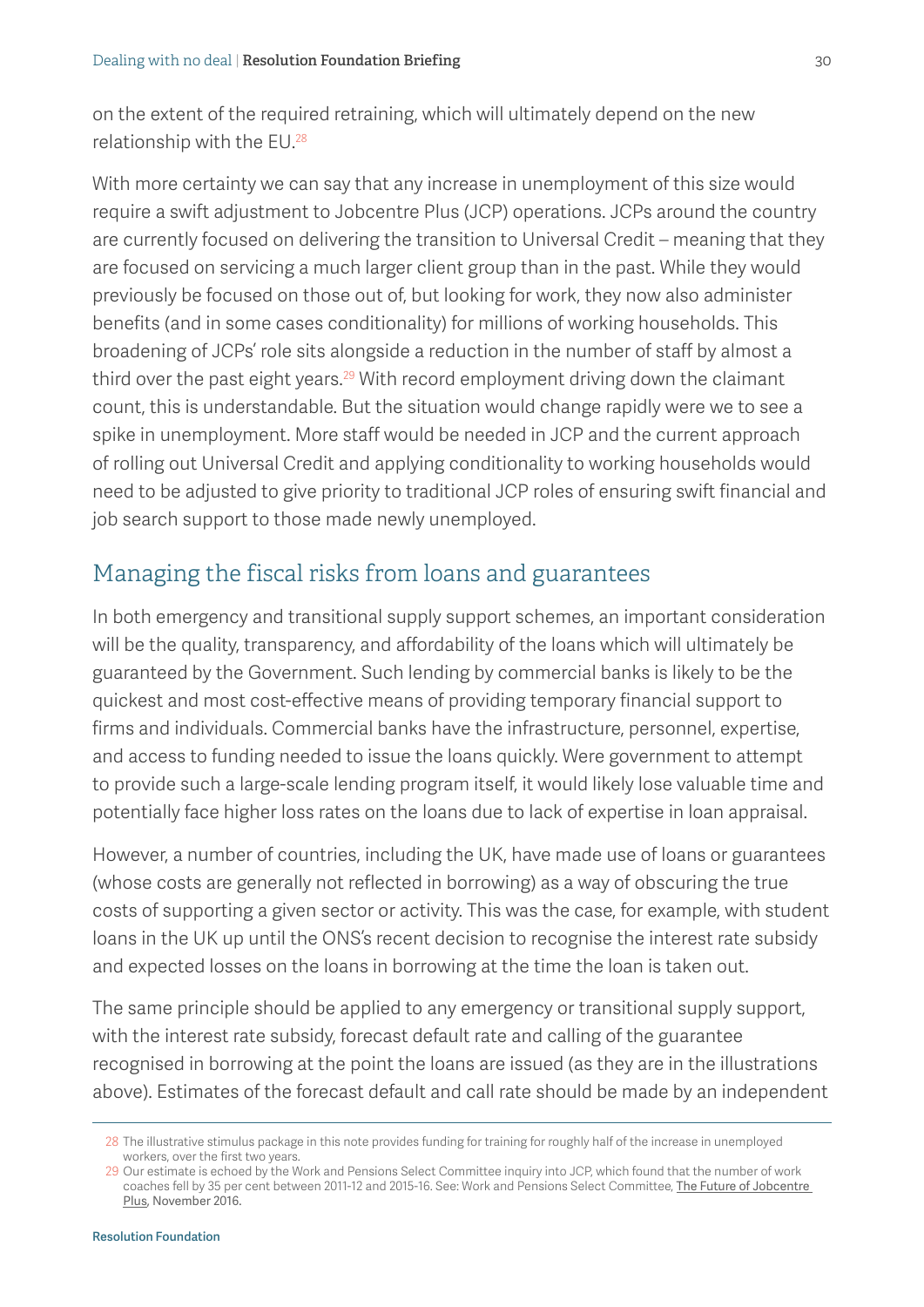body such as the NAO and adjusted on a quarterly basis depending on actual performance of the loans. The OBR should include a forecast of the expected value of these loans in a detailed forecast of the public sector financial balance sheet in each EFO so their impact on overall net worth can be seen. The issuance of the guarantees should be under the exclusive authority of the Treasury and the portfolio of guarantees should be managed by a single agency who should produce a regular report on their performance and risk. This approach would learn the lessons of the Swedish government, described in [Box 3](#page-30-0), following a proliferation of government guarantees and loans in the aftermath of a severe recession in the 1990s.

#### <span id="page-30-0"></span>BOX 3: Swedish Model for Management of Loans and Guarantees

Sweden experienced a financial crisis and severe recession in the early 1990s which resulted in widespread distress among households and firms with a 25 per cent fall in property prices, tenfold increase in non-performing loans, and 5 per cent contraction in GDP between 1990 and 1993. As part of its efforts to restore confidence in the financial system and prevent a spiralling credit crunch recession, the Swedish government took over the two largest domestic banks and issued a blanket guarantee of all deposits and credit in the economy. The impact of the recession on government spending and receipts, and socialisation of financial sector losses, contributed to a more than doubling in government debt from below 40 to 80 per cent of GDP in the first half of the 1990s.<sup>30</sup>

The extensive, albeit successful, use of sovereign guarantees to resolve the financial crisis led the government

to develop a more formal institutional framework for issuing and managing both government guarantees and loans.<sup>31</sup> In the aftermath of the crisis, a new law gave the exclusive right to issue loans and guarantees to the Finance Minister who delegated some of this authority to four line ministries with extensive experience with the issuance and management of loans and guarantees (the Housing Board, Development Agency, Export Credit Agency, and Student Loan Agency). All other loans and guarantees are issued and managed by the Swedish Debt Management Office (DMO), an agency of the Ministry of Finance. As in the case with traditional expenditure, the approval of the Parliament is required for the issuance of all loans and guarantees, who also have to approve any subsidy element within the instrument. The DMO is responsible for the pricing of all loans and guarantees

30 Peter Englund, [The Swedish Banking Crisis of the 1990s: A Revisit in Light of Recent Experience](http://archive.riksbank.se/Documents/Avdelningar/AFS/2015/Session%201%20-%20Englund.pdf), June 2015. 31 Sweden Debt Management Office, [Central Government Guarantees and Lending in Sweden: An Introduction](https://www.riksgalden.se/globalassets/dokument_eng/about/reports/central-government-guarantees-and-lending-an-introduction.pdf)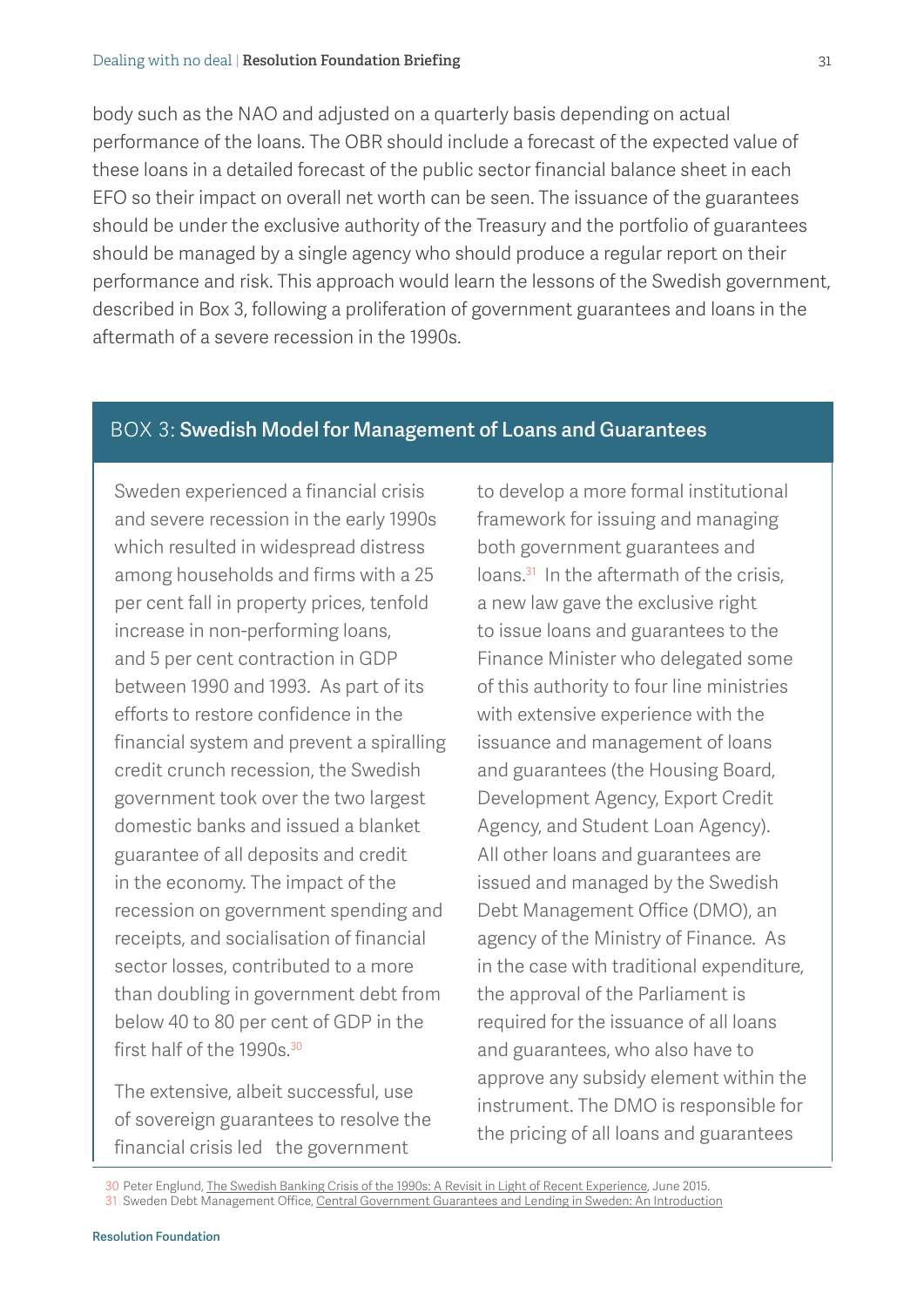which is based upon an analysis of the riskiness of the instrument and creditor, typically using historic default and recovery rates. In the pricing of the loan, the DMO follows a set of principles. These principles are:

- Cost recovery: the government is required to charge a fee equal to the expected loss on the instrument plus any administration cost. If the recipient is afforded a lower premium than the expected cost, then this subsidy element must be financed from within the responsible ministry's current budget and approved by the Parliament.
- Instrument neutrality: in determining the fees and conditions attached to loans and guarantees, the DMO aims to make the responsible ministry indifferent between offering support via a grant, loan, or guarantee and thereby chose the instrument based on its effectiveness rather than its accounting treatment;

• Risk accounting: fee income from guarantees are remitted to the Treasury to help reduce debt but are tracked in a notional account to enable the DMO to avoid building up hypothecated funds held against those liabilities. Fees are included in the cash flow of central government and help reduce debt. However, for each guarantee the income and payouts for that guarantee are tracked in a notional account.

The centralisation and risk-based pricing of loans and guarantees by the DMO helped Sweden to bring what was a complex and costly array of financial support to firms and households. In recent years, the default rate on loans and guarantees has been less than 1 per cent. In the meantime, the government earns between 2 and 6 billion Swedish kronor (0.1 per cent of GDP) annually in interest and guarantee fees.32

## Illustrative fiscal consolidation

While fiscal policy can provide temporary and transitional support to supply and demand, in the long run it needs to adjust to the fact that the post 'no deal' Brexit economy will be smaller and less dynamic than it would otherwise have been. While the UK currently has low borrowing (and borrowing costs), the combination of the fiscal impact of 'no deal' itself and the government's demand and supply support would, if left unchecked, result in debt and debt interest costs rising and potentially ending up on unsustainable paths.

The final element of the fiscal package is therefore an illustrative fiscal consolidation in 2023-24 of around £35 billion, which is the amount of tax rises or spending cuts

<sup>32</sup> Sweden Debt Management Office, [Central Government Guarantees and Lending: A Risk Analysis](https://www.riksgalden.se/contentassets/a6f17c2d4772480898578cb97f51ce33/central-government-guarantees-and-lending-a-risk-analysis-2019.pdf), March 2019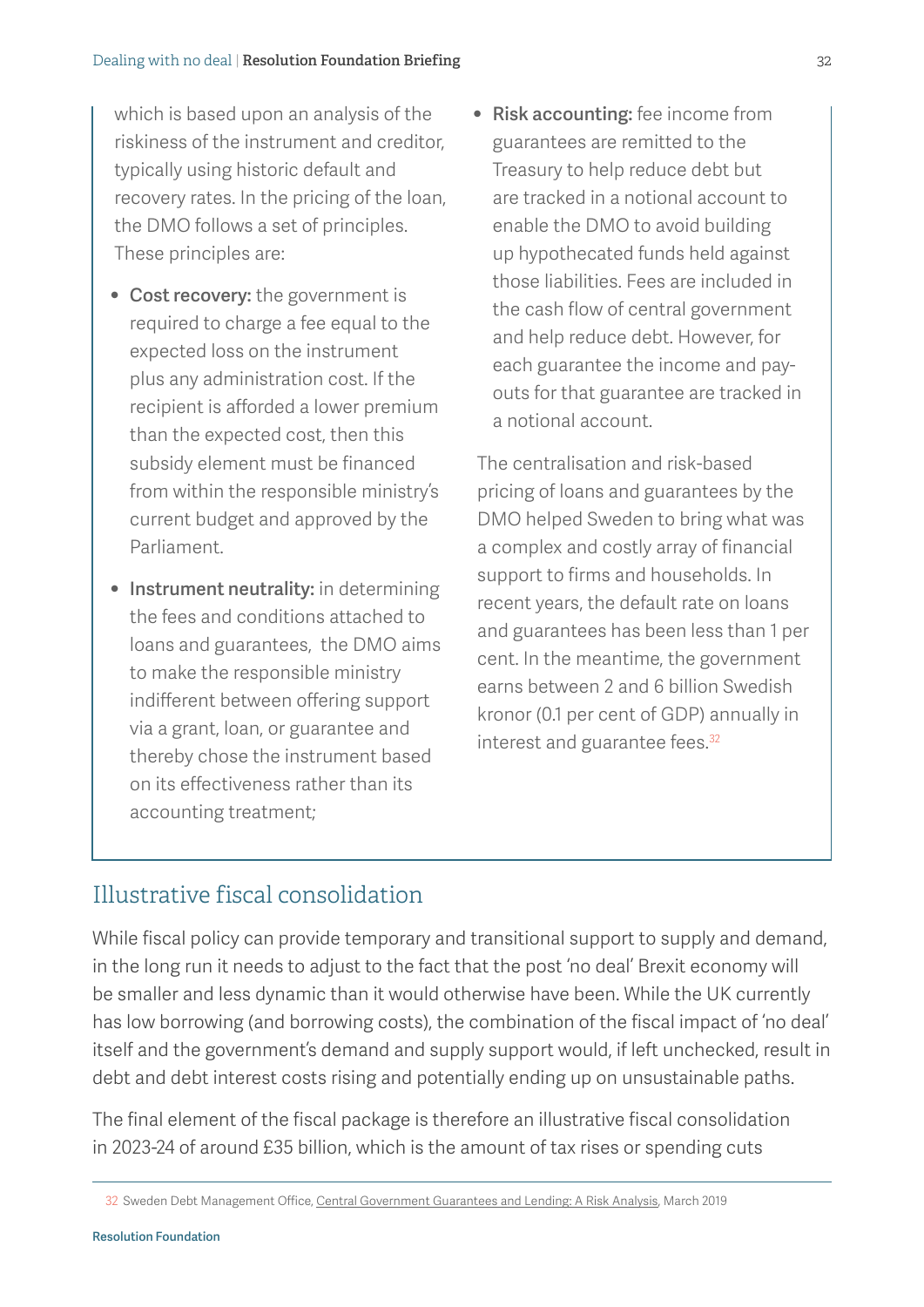required to stabilise the debt-to-GDP ratio by the final year of the forecast. In practice, a government may choose to spread this adjustment out over a number of years depending on the strength of the economic recovery. We have included all of it in 2023-24 to illustrate the magnitude of adjustment required within the limited time horizon offered by the illustrative forecast.<sup>33</sup>

#### Summary impact of the overall fiscal package

[Figure 9](#page-32-0) sets out the effect of taking the fiscal impact of 'no deal' together with all four elements of the fiscal policy response. It shows borrowing rising to almost 5 per cent of GDP at its peak in 2020-21: around half the 9.9 per cent of GDP peak in borrowing following the 2008 financial crisis. Borrowing then falls steadily as the economy recovers, the demand and supply support packages unwind, and fiscal consolidation begins. Debt climbs steadily from 82 per cent of GDP in 2019-20 before stabilising at a new level of 89 per cent of GDP in 2023-24.

<span id="page-32-0"></span>

<sup>33</sup> This estimate takes into account the increased GDP level from the stimulus package. However the estimate does not incorporate second round effects of higher GDP improving public finances; if included, this would lower the necessary fiscal consolidation as tax receipts would be higher and spending lower than in our forecast.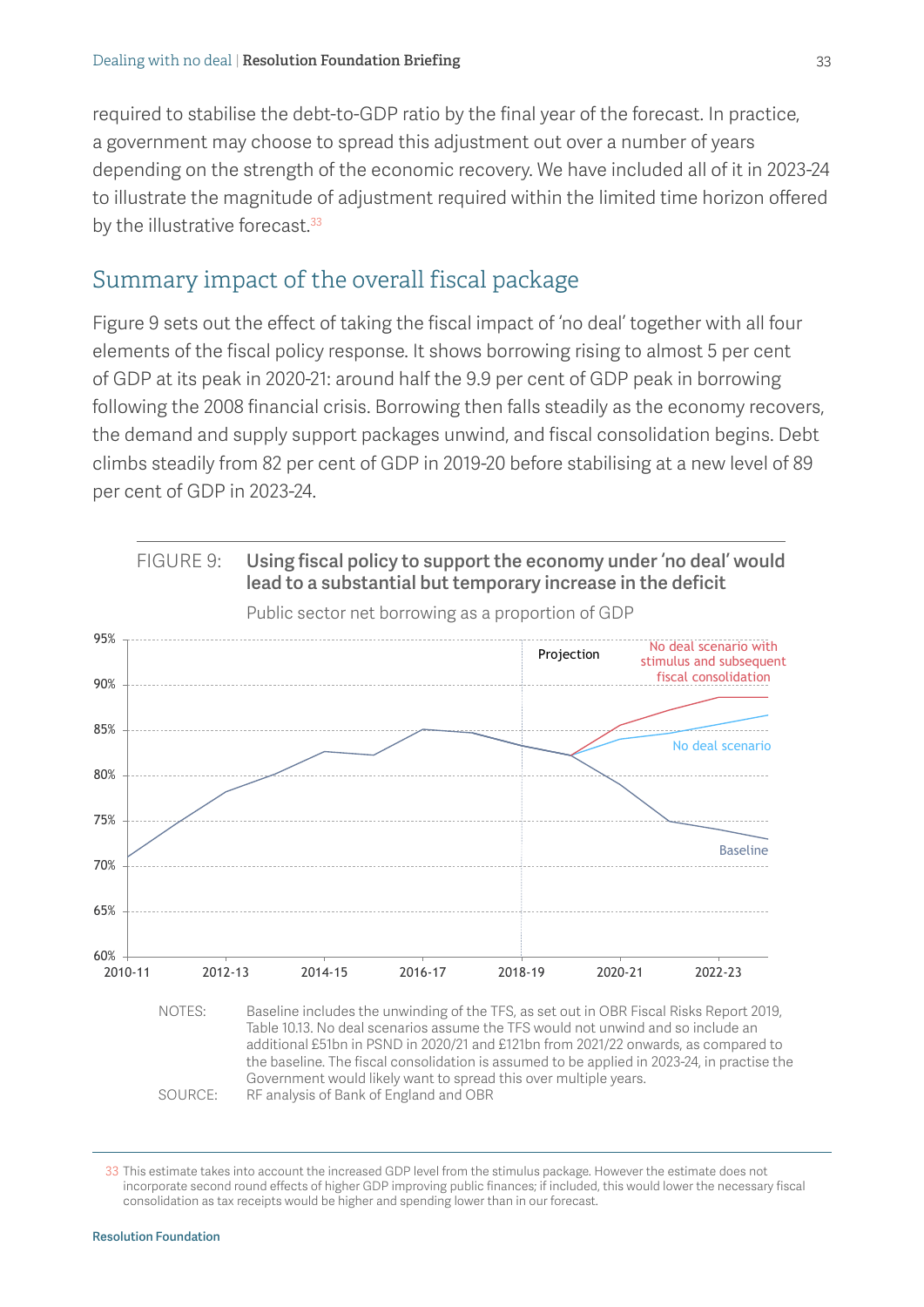While this note is focused specifically on a 'no deal' shock, this also illustrates a wider point about macroeconomic policy in the years ahead. Even though this is (by historical standards) a relatively shallow recession, it leads to significant increases in the deficit and debt – because fiscal policy is stepping in where monetary policy would previously have led.

## Conclusion

There has been substantial debate around the impact of the UK leaving the EU without a deal, especially as the perceived probability of a 'no deal' scenario has climbed in recent months. The public debate has focused heavily on the size of the overall hit to GDP but has largely ignored important questions around the nature of the economic shock and what the appropriate macroeconomic response would be.

We have argued that a 'no deal' would trigger three distinct economic shocks: a reduction in overall demand; temporary disruption to the supply side of the economy; and a permanent reduction in supply capacity. Irrespective of the – very uncertain – size of the hit to the economy and public finances, our economic policy response should be designed to address these three different economic shocks, and to do so in as timely and effective a way as possible.

Monetary policy should do what it can to boost demand and look through the temporary rise in inflation from the depreciation in sterling. But a significant fiscal stimulus package would be needed too. This would need to be designed to be implemented quickly and to maximise its effect by focussing on the households and businesses most affected. Fiscal policy will also need to recognise that, while the UK is certainly able provide a stimulus package for the economy, the permanent reduction in the supply capacity of the economy will necessitate tighter fiscal policy in future years. Therefore the stimulus package would need to be followed by a moderate fiscal consolidation to stabilise the debt-to-GDP ratio.

The scale of the necessary economic policy response to a 'no deal' Brexit has been understated and would be crucial in reducing the negative impact of such a shock should it take place. But of course it can only reduce not eliminate the short term impact of such a shock, while the eventual scale of the hit to the UK's supply capacity depends on what eventual relationship is agreed with the EU – irrespective of whether a deal is agreed on the terms of our exit from it.